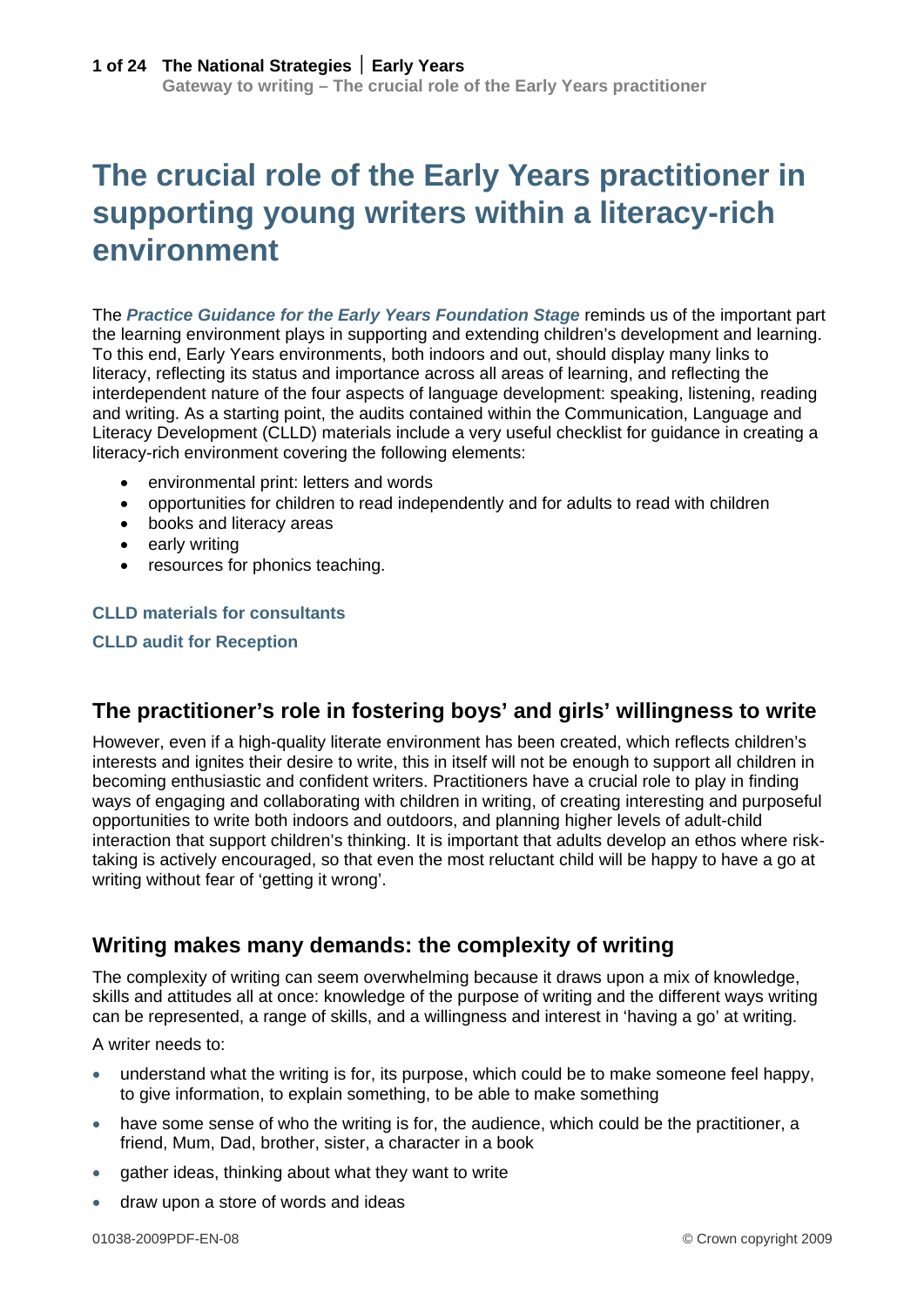**Gateway to writing – The crucial role of the Early Years practitioner**

- have sufficiently well developed motor control of their arm, wrist, hand and fingers to hold a pencil effectively, controlling its movement and forming letters, or be able to use a keyboard
- know about the purpose and organisation of print, the alphabetic code and words as units of meaning
- know about and use letter-sound relationships for writing
- write a few, then an increasing number of those tricky words which are essential for fluent writing, e.g. is, was, the
- be able to place an idea, action, or statement within a sentence
- use the conventional features of different genres: list, label, letter, caption.

The *[Practice Guidance for the Early Years Foundation Stage](http://nationalstrategies.standards.dcsf.gov.uk/node/84490)* highlights the range of skills that children need to orchestrate at the point of writing: language for thinking, linking sounds and letters, writing and handwriting.

#### **[30-50 Months](http://nationalstrategies.standards.dcsf.gov.uk/eyfs/taxonomy/33660/33695/0/46384)**

**[40-60+ Months](http://nationalstrategies.standards.dcsf.gov.uk/eyfs/taxonomy/33660/33694/0/46384)**

### **The importance of developing language skills**

The thinking that needs to take place before writing, and the quality of the writing, will be affected by the child's ability to express their thoughts and ideas orally, and then to redirect these oral skills into producing written text. The quality and richness of the child's expressive language reveals how well they can structure a sentence, and this forms the basis of written sentence construction.

Children's abilities to express their ideas fluently, drawing upon a rich store of words, expressions, sentences and different types of language, have been created by many, many conversations with interested adults – most likely to have been their mothers and fathers, other family members and practitioners.

Being listened to at home, taking part in conversations regularly and playing with an adult builds up children's listening stamina, and helps them listen closely to what they hear in the setting.

These experiences form a rich store of language, which can be drawn upon as children engage in talk, understand what they hear, have read to them in books, and begin to engage in the processes of writing.

Some children however, may enter a setting with impoverished language and will need extra support. How to nurture and extend their language is a big challenge for practitioners. The aim is to close the gap between their language experience and that of their peers, and make up for the many thousands of missed language opportunities that have already occurred.

Just to hear children with few or no books at home, joining in joyfully with the words from quality picture books, is proof of the difference we can make to children's lives.

It is particularly important to involve these children in daily conversations to show them that adults are genuinely interested in them and their lives. Conversations about something that has interested the child or something that they were involved in, signals to them that this adult is interested in them; whether it was the way they built a tall tower yesterday, created a car out of junk, or wrote their name for the first time. Reference to family events such as the birth of a new baby, visit from Granny or the child's own birthday are important, as the child feels they matter as an individual in their own right.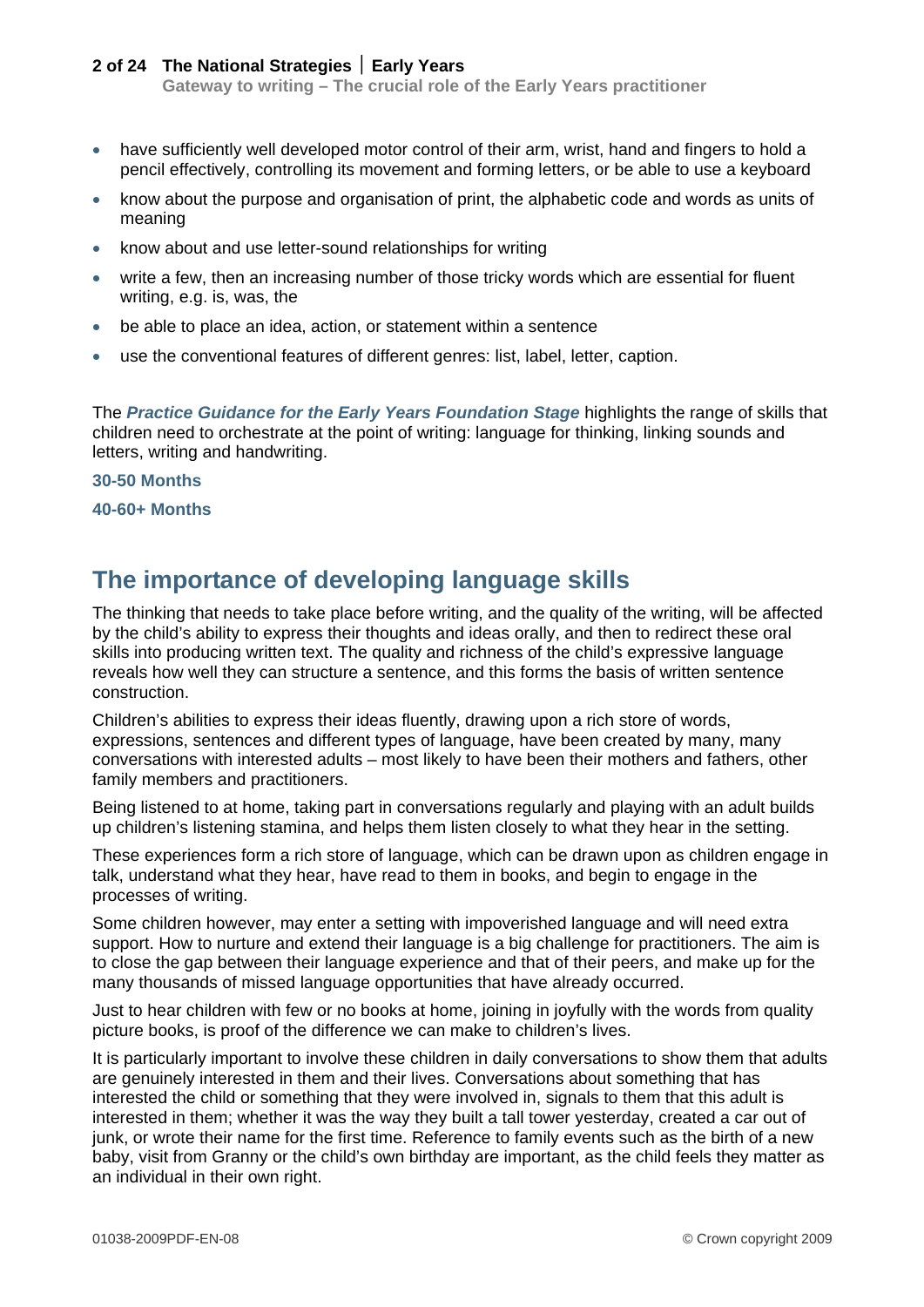And all the time adults are modelling for children the sort of language they will need when they marshal their ideas, at the point of writing.

Facilitating children's creative development, for example, exploring colour, textures and shape through a range of materials stimulates talking, and offers many opportunities for an adult to model language structures and vocabulary in context, for example making homes for small world characters, using boxes for fantasy role-play, curling, fringing, tearing different types of card and paper for different purposes.

These kinds of activities encourage experimentation, risk taking, and the experience of success – all elements that have a direct link to the process of writing – and will foster higher self-esteem that will in turn lead to children being prepared to take risks in their writing.

### **Underpinning ethos**

The underpinning ethos for children in the Early Years is to reassure them that anything they create will be valued, whatever their level of skill. If children are going to be willing to take risks with their writing, practitioners need to encourage them to 'have a go'. 'Getting it right', i.e. correct spelling, handwriting, the construction of a sentence and most appropriate presentation, is not something which should deter them from writing. These skills will be learned and will improve with focused adult-led activities.

### **The practitioner working with children writing at the emergent or mark making stage**

Many examples of this stage on the writing journey can be found in *[Mark Making Matters:](http://nationalstrategies.standards.dcsf.gov.uk/node/132584)  [Young children making meaning in all areas of learning and development](http://nationalstrategies.standards.dcsf.gov.uk/node/132584)* (00767-2008BKT-EN). Positive attitudes to writing should be fostered throughout the Early Years Foundation Stage (EYFS), with the Reception year being a continuation of best practice.

Writing may show random marks, squiggles, wavy lines across the page, and contain print, often but not always from the child's name. It may appear in lines across the page, as blocks of writing to represent different sections, groups of words or individual words. Or it may be arranged in other ways, as the child desires – they are the authors and have the right to make choices!

It may be influenced by the conventions of print in the child's home language, which the child may have noticed at home, in books and newspapers, or by the writing they have engaged in with a mother or father for example, when sending a greetings card.

### **Positive attitudes to mark making**

Young children have very positive attitudes to their mark making, and are thinking about and creating text which as yet cannot be read by the adult. The child can 'read' their text and tell you what it means and why they wrote it – they are composing and have started their writing journey. The adult has to be sure to celebrate their achievements without an over-emphasis on moving on to 'correctness'.

*Your writing looks really interesting. I wonder what it says…* 

*Lots of writing, Jamie. It looks like an interesting story. Is it all about Ben Ten? I can see him in your picture.*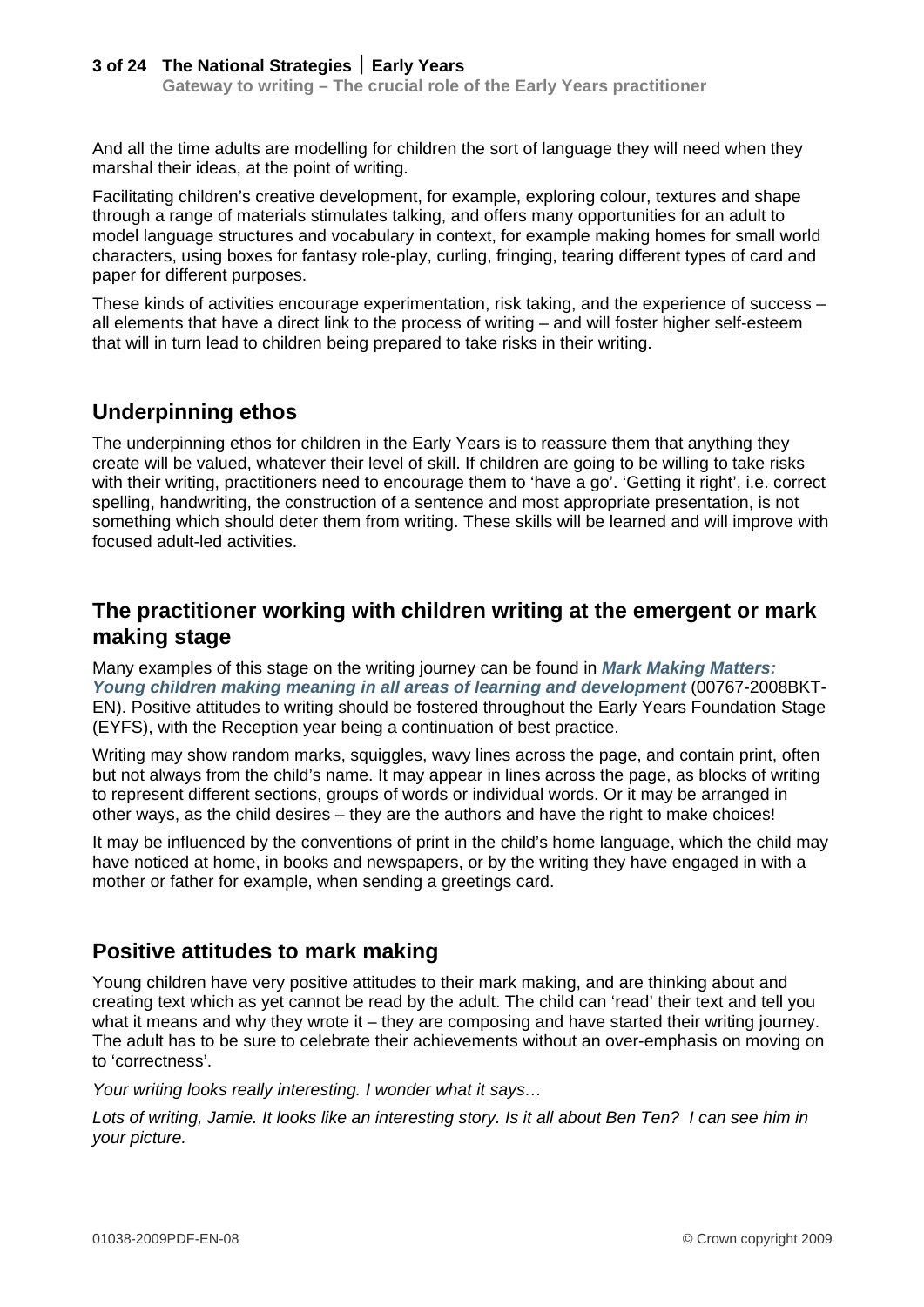### **The early stages of writing**

When children are at the early stages of moving into conventional writing, it can be some time before they move to the next stage. Knowing the children, the practitioner will judge whether to wait a while, monitor progress and when to begin to teach necessary skills.

### **Practitioner scribing for writers one-to-one**

An easy way into writing at the early stages is for the practitioner to ask children for their ideas and scribe for them, to show that their ideas can be written down in sentences, in 'book writing'. If they know the child well and what interests them, their discussion will offer interesting things to write about, and the child may need very little prompting to come up with a sentence.

This practitioner is interested in the child's oral sentence making and repeats it aloud, responding to the meaning:

Child: 'My best team in the world is Liverpool.'

Practitioner: 'Yes – Liverpool is a very good team.'

Then she scribes it, checking that this is exactly what the child wants to say. She rereads it, moving the child's finger along their words for a one-to-one match of the written words to what he has said. The child may wish to illustrate this writing, and this could be stuck into his own book.

Some children find the composition of a sentence very hard, and the practitioner may have to prompt some ideas and agree it with the child, then follow the same procedure as described above.

### **Creating purposeful contexts for writing**

In order to encourage in children the willingness and desire to write, they need to be interested and motivated by opportunities for purposeful writing in all areas of learning in the EYFS. What to write can be negotiated with the children linked to a specific 'need to write' as part of play.

## **The playful practitioner: writing as a spontaneous event in play**

#### **Look out! There's a monster about!**

Imagine this scenario: a group of Reception age children are playing in a role-play area, outdoors.

This is currently a garage, with opportunities for filling up cars, car cleaning and a small office. Before long, the garage has another purpose, changed by the children's play into a mysterious and thrilling place that was prompted by two boys and a girl making a bridge from large wooden blocks, in order to be safe from any lurking monsters!

A monster appears, ridden by a girl, and a group of children run to the bridge. The watching adult joins in the fun, and gets on the bridge too. The children tell her about the monsters and the adult says 'Look out! Look out! There's a monster about! Perhaps we should make a sign and put it on the door, to tell everyone there is a monster about.'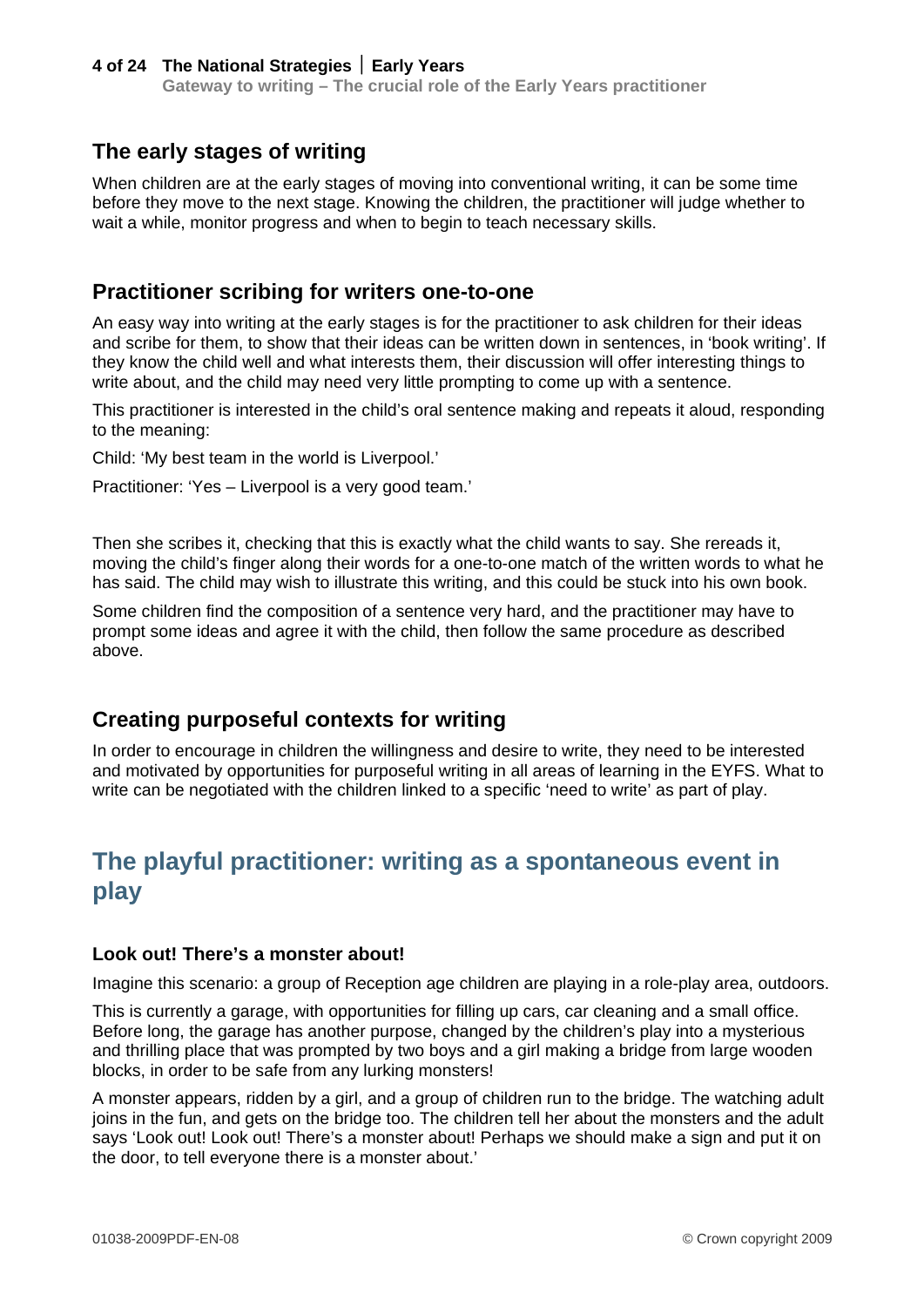**Gateway to writing – The crucial role of the Early Years practitioner**

One of the boys jumps off the bridge, runs to the office, takes a piece of paper, a thick pen and writes the sign, gets some reusable sticky pads and puts it up on the door:

*Look owt look owt a monsu abowt* 

So the playful practitioner stimulated this piece of writing, and there was no doubt that the boy was ready, willing and felt impelled to write it – for a real purpose.

### **More examples of the listening, interested practitioner suggesting real purposes for writing**

#### **A 'Don't touch' sign**

A child wanted to leave out the racetrack he'd made and was worried someone would tidy it up:

Practitioner: 'How can we let people know not to tidy it?'

Child 'I could make a big sign.'

He wrote:

*doant tuch. I am going to plai with the track latr – and his name.* 

### **Writing car stories**

A child brought in a book about 'Lightening McQueen' (a TV car character), which stimulated much discussion with a group of children through which the practitioner realised that they hadn't got any car stories in their book boxes. As a result, the children went to the writing table and wrote some themselves.

### **Writing a shopping list**

Children wanted to make sandwiches for their teddy bears' picnic.

Practitioner: 'How will I know what to buy at the supermarket?'

Child: 'We could write you a list.'

(The practitioner later received ten lists from the children!)

### **Writing an apology to the cleaner**

Children had had great fun splatter painting, with paint all over the floor (and everything else!). After discussion they decided they needed to write a message to their cleaner, as they don't see her because she arrives after they have gone home.

They wrote:

*soree we got paint on the flor. we trighd to cleen it up but we maid a bigr mess soree*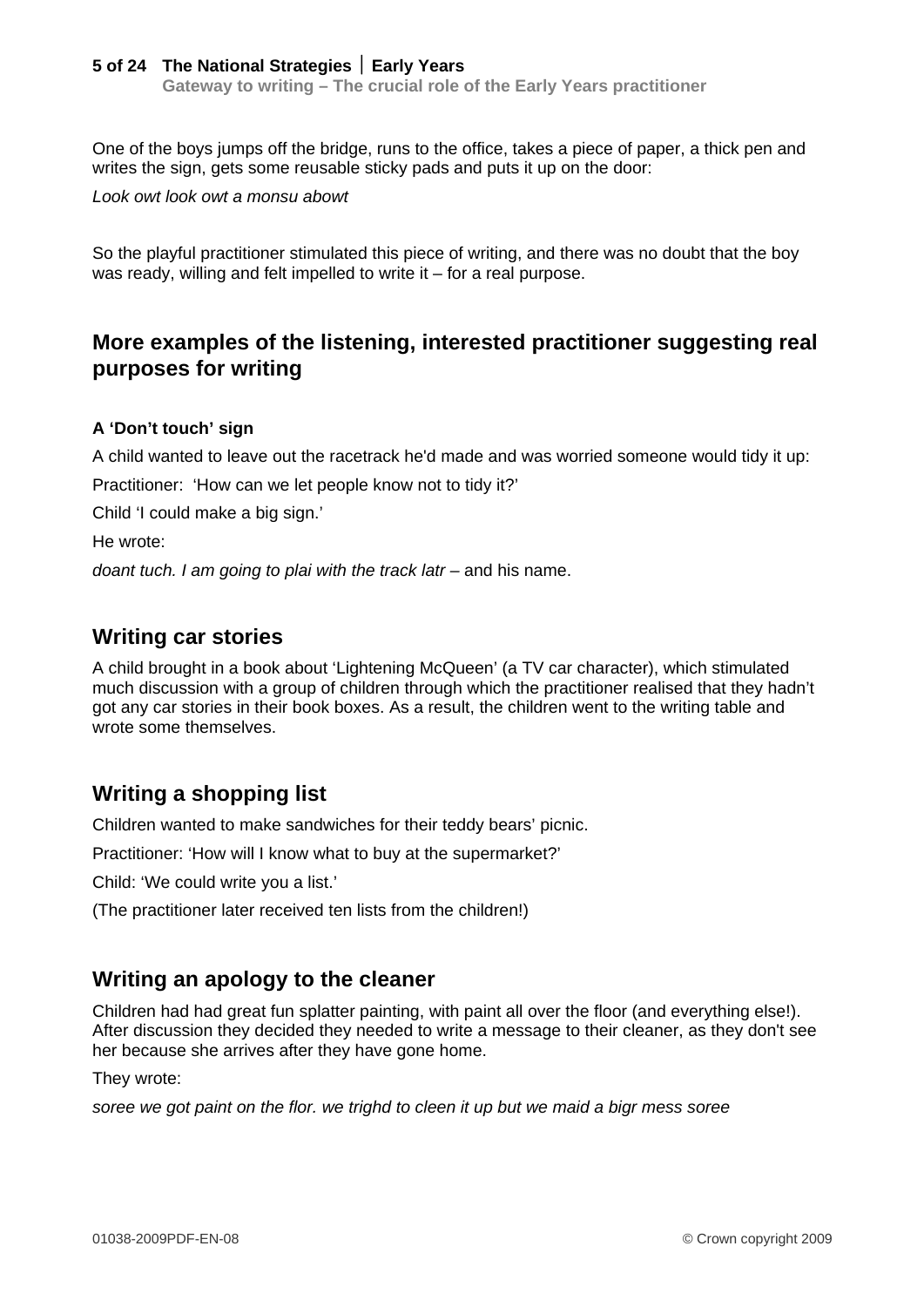### **Surprises: letters or emails from a character in books the children know well**

Write letters to arrive unexpectedly and cause ripples of interest in the children.

The letter or email will make a request of some kind:

**The Very Hungry Caterpillar** (Eric Carle): Please can you make me a shopping list as I have lost mine?

**Mr Gumpy** (John Burningham): Write and tell me who I should invite to my next tea party.

**Elmer** (David McKee): Please can you change the colours of my patchwork skin and send me a picture?

**Mog** (Helen Nicoll and Jan Pienkowski) Please can you send Meg a birthday card? – She is 20 today.

### **Letter from an old toy**

Write letters for the children to find in a bag with an old toy inside:

- $\bullet$  'I have forgotten my name can you think of one and write it down in a letter and send it to me?'
- $\bullet$  'Thank you for giving me my name but I have forgotten how old I am can you write it down in a letter and send it to me?'
- $\bullet$  'Thank you for telling me my age but I have forgotten how to laugh can you draw a funny picture and send it to me?'

Responding to these requests is optional for the children, not an expectation that they will write. But these enticing requests are interesting and infectious and will often fire up those least inclined to write, especially boys!

Having collections of things to write about will inspire and motivate children. Scary toys, characters from fairy tales and popular culture, dinosaur collections, toy minibeasts or any other resources from within the setting or brought from home can stimulate children's desire to write.

The following example shows how imaginary play based around television characters led to an opportunity for a practitioner to engage a group of children in a conversation which in turn led to a sustained writing activity.

Several boys who were less than eager to write independently were switched on to writing when the practitioner observed them playing fantasy games outdoors, with television characters as the central theme. She asked them about the powers these characters had and was amazed at their knowledge and enthusiasm. Other boys soon joined the group, keen to talk as well. The practitioner asked the children to draw pictures and write about them, because she needed to learn more, and within days had enough pages to cover a large area of wall. This group gave a presentation to the whole class. The pages were then made into a book and became a very popular asset in the book corner.

Turning to writing in their play can become as natural to children as drawing pictures. Such attitudes need to be fostered by active encouragement and praise from the practitioner.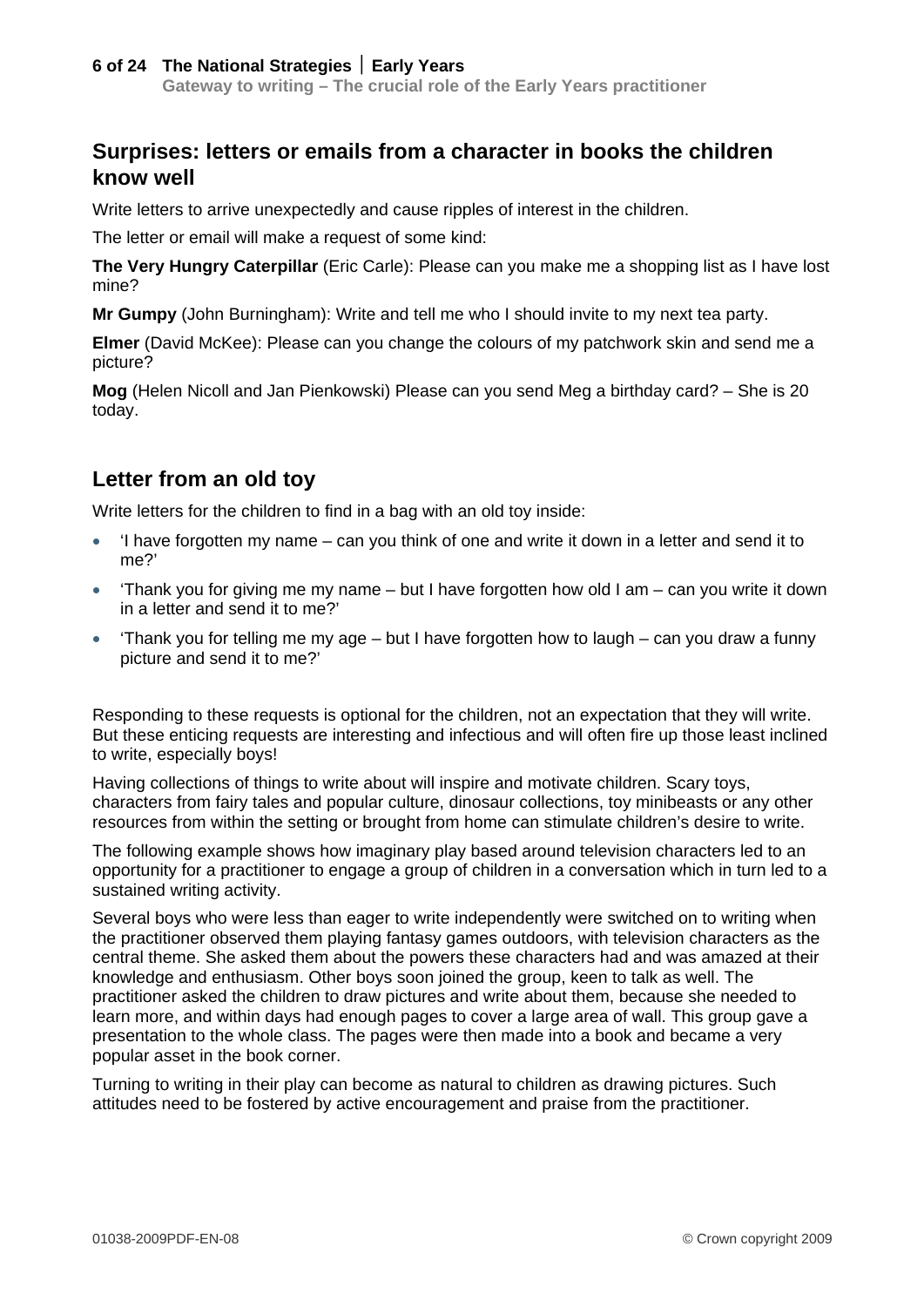## **Creating a community of writers in the Reception class**

By creating enduring and positive attitudes to writing, practitioners will be helping to create a 'community of writers' which all children in the class feel part of.

All children, whatever their starting points, need close adult-child interaction to support them as writers and to give positive and frequent feedback on their achievements. Phrases like: 'That's interesting! I like your writing. Tell me about your writing – it looks very interesting! Wow! Look at your writing – I'd love to know what it's all about! What a lovely picture – can support children's enthusiasm for writing, and creates the aspiration in children that they can **all** become writers!

The designated writing area may be very limited in some Early Years environments because of lack of space, but this should not mean that children lack opportunities to write.

The adults should encourage children to select resources for writing whenever these are needed, which may be from a designated writing area, a clearly labelled set of drawers of resources for writing, or by the practitioner providing additional writing resources in the continuous provision areas.

The practitioner's job is to be proactive and dynamic, re-stocking, changing and adapting the resources as he or she observes their use, responding to children's interests and requests and encouraging them to make their own books, letters, envelopes, notices and labels.

Instantly accessible resources for writing are extremely important if writing is to become an integral part of children's play, whichever area they are in, be it indoors or out. Resources that children may select in a writing-friendly environment include:

- sticky labels, e.g. for their letters, parcels, for labelling things they have made, labelling things for the role-play area
- paper in different shapes and sizes for any of their needs.

These resources can be used to produce:

- books about their current passions, e.g. football, cartoon characters, magic stories, their pets, fairytales
- notices and signs about important things in their play e.g. The Cave Keep Out!; Shoe Shop – Open; Don't walk on the seeds we have planted!; shopping lists for baby food
- writing cards and messages to friends
- their own pieces of writing to display in their own designated wall space
- captions to add to photos they or the adults have taken.

Children enjoy stocking a mobile writing trolley with resources to meet their writing needs of the moment, and they can be encouraged to push this outside when needed. Other resources to place outside in different areas can include:

- an easel
- clipboards and pens for drawing and writing
- a bag of puppets, monsters and other soft toys
- an easily erected tent or a sheet for an office, cave or den.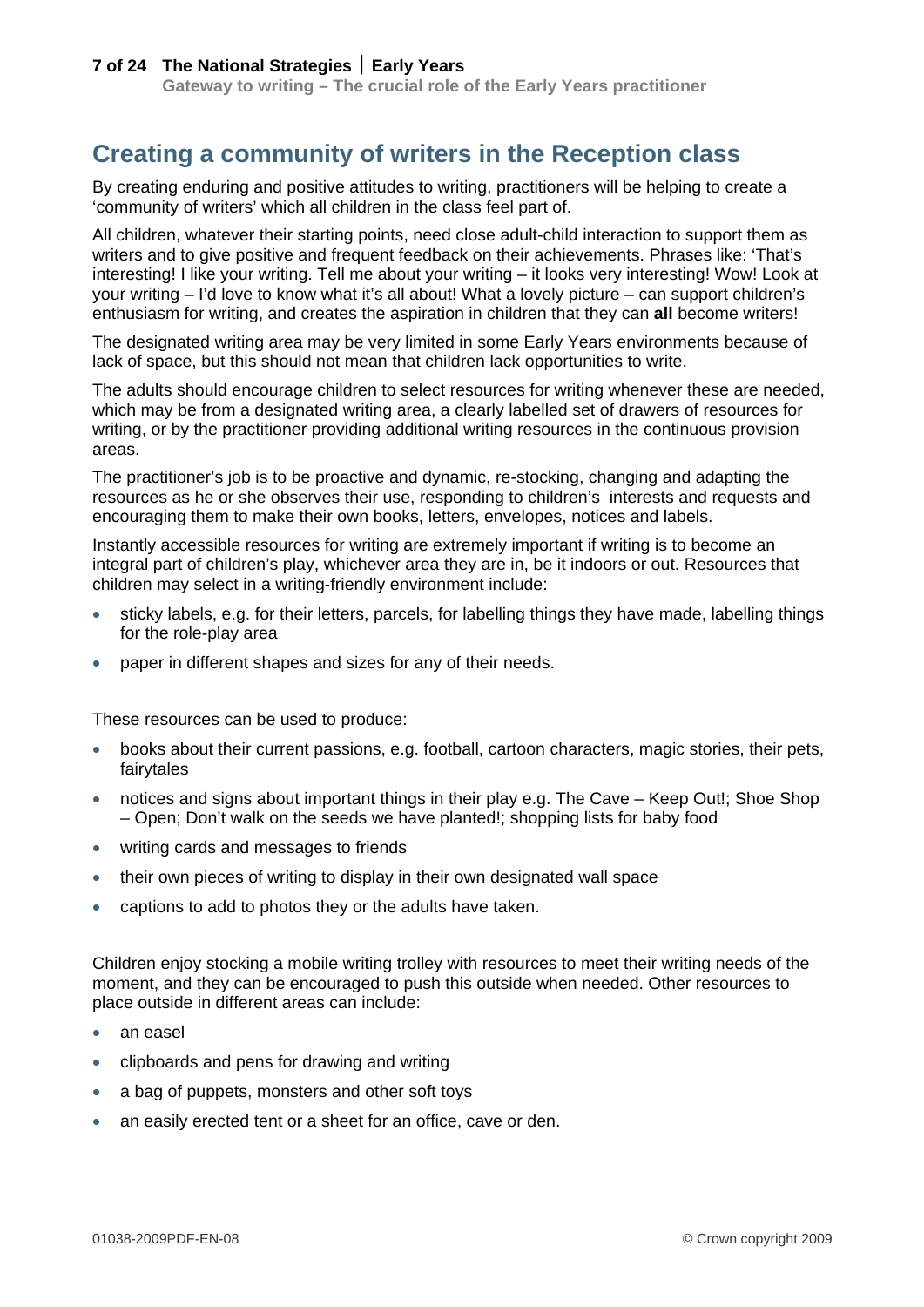| In a children's centre, the practitioner uses the<br>information gathered from an audit to develop<br>writing opportunities across the different areas both<br>inside and outdoors                                                                                                                                                                                                                                                                                                                                                                                                                                                                                                                                                                                                                                                                                                                                                                                                                                                                                                                                                                                   | <b>Practitioner behaviour that</b><br>supports children to become<br>writers                                                                                                                                                                                                                                                                                                                                                                                                                                           |
|----------------------------------------------------------------------------------------------------------------------------------------------------------------------------------------------------------------------------------------------------------------------------------------------------------------------------------------------------------------------------------------------------------------------------------------------------------------------------------------------------------------------------------------------------------------------------------------------------------------------------------------------------------------------------------------------------------------------------------------------------------------------------------------------------------------------------------------------------------------------------------------------------------------------------------------------------------------------------------------------------------------------------------------------------------------------------------------------------------------------------------------------------------------------|------------------------------------------------------------------------------------------------------------------------------------------------------------------------------------------------------------------------------------------------------------------------------------------------------------------------------------------------------------------------------------------------------------------------------------------------------------------------------------------------------------------------|
| Having spent time observing which particular areas the boys in his<br>class frequented in their child-initiated play, Jamie, the Reception<br>teacher recognised that although boys would often choose to use<br>the writing area to draw pictures, they very rarely chose to write in<br>any area. As a result of this, he undertook an audit of all writing<br>opportunities within the classroom, including the writing area that<br>had recently been redesigned. He planned to add a range of writing<br>media to the different areas more frequently used by the boys, to<br>see if this would encourage them to write as well as draw.                                                                                                                                                                                                                                                                                                                                                                                                                                                                                                                        | Recognises the reluctance of some<br>children to write and undertakes an<br>audit to identify the barriers.                                                                                                                                                                                                                                                                                                                                                                                                            |
| Jamie provided paper and a range of writing mediums such as felt<br>pens, crayons, pencils, etc in various areas of the classroom, for<br>example near the construction blocks, role-play area, computer<br>area and creative area -the areas which he had noticed the boys<br>were more drawn to. He noticed that one boy who had a fascination<br>with spiders started to draw spiders then make marks with the felt<br>pens, and that the marks eventually started to form letters. Keen to<br>foster this child's interests and those of the rest of the children in<br>his class, Jamie began to plan for opportunities to model writing<br>each day with the whole class, and also with small groups and<br>individual children. He used these opportunities to talk about letter<br>shapes and sounds. As he observed many of the boys preferring to<br>spend time in the outdoor environment, he also planned more<br>opportunities to support early writing in the outside role-play areas,<br>and specific activities such as print walks where he was able to<br>reinforce concepts about print, and draw attention to the different<br>forms of writing. | Provides materials to encourage the<br>children to begin trying out writing as<br>a means of recording and<br>communicating.<br>Plans adult-led sessions that give<br>opportunities to model skills of<br>transcription and composition, and<br>encourage the application of<br>developing skills including letter<br>formation and letter-sound<br>correspondence.<br>Draws children's attention to the<br>conventions of print, and different<br>forms of writing.<br>Provides meaningful opportunities to<br>write. |
| What does the practitioner do to support boys' writing, and<br>what is the impact?<br>As a result of reviewing the learning environment, making<br>writing resources more widely accessible and planning regular<br>opportunities to model writing, more boys were seen to write<br>around the room in various areas. Boys were making links<br>between their drawing and writing, and more boys were talking<br>about their writing.                                                                                                                                                                                                                                                                                                                                                                                                                                                                                                                                                                                                                                                                                                                                | The practitioner identified the barriers<br>to writing, and provided opportunities,<br>to write in a variety of areas building<br>on children's interests. He introduced<br>different forms of writing and pointed<br>out print in the setting, and the wider<br>environment. He planned adult-led<br>sessions where he was able to model<br>writing and encourage the children to<br>apply and secure their developing<br>phonic knowledge and skills.                                                                |

### **Sustaining children's interest in writing**

Once children are motivated to write it is important to sustain and build on that interest so that their learning develops as they acquire and are able to apply their new skills and knowledge and become confident writers. How to do this will vary according to the diverse needs of the children in each setting, but by being aware of those needs, practitioners will be able to identify what actions they have to take and the strategies they need to employ.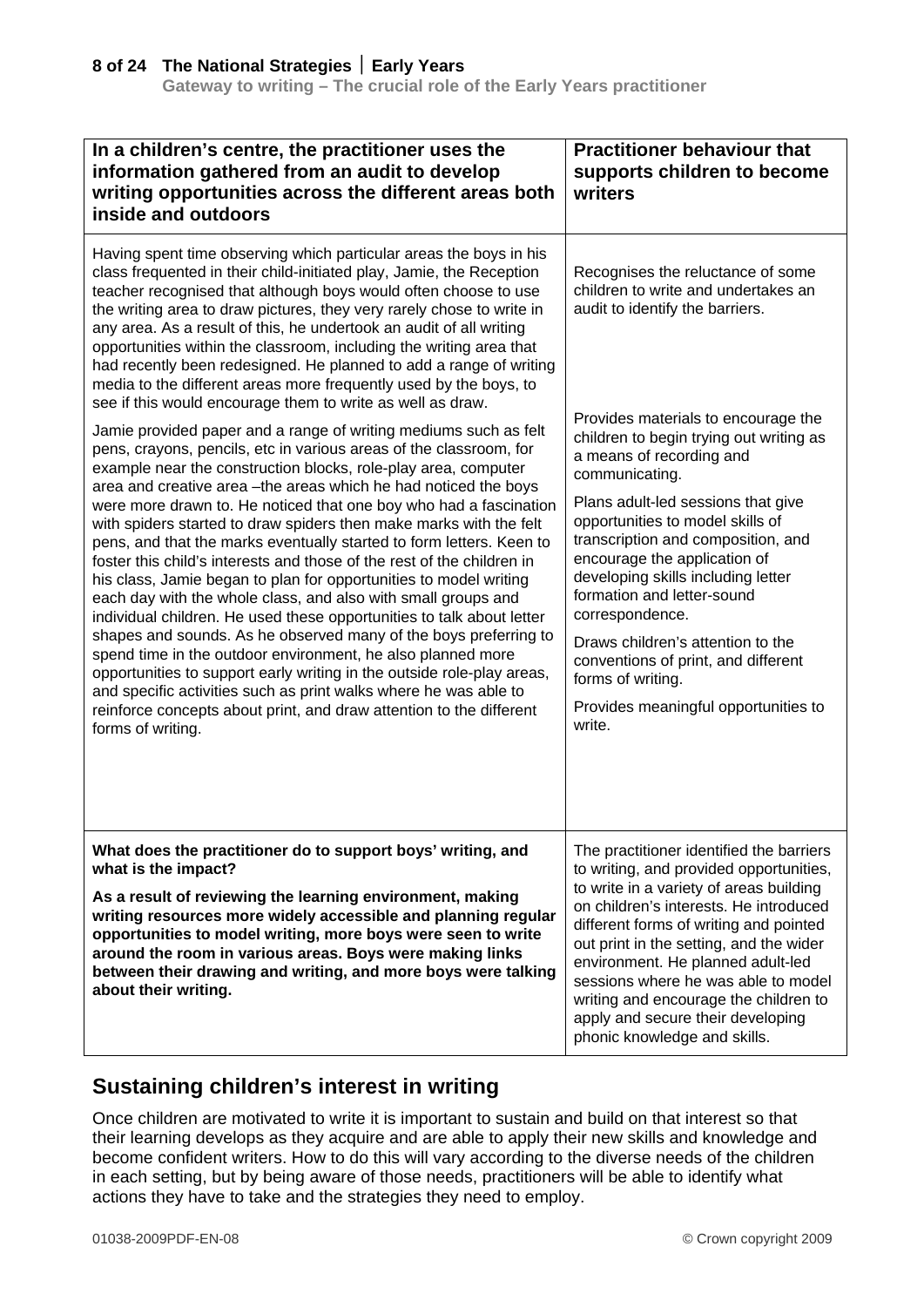### **Own special writing books**

These can be arranged alphabetically with the children's names listed on each box**.** Each book will have the child's name and will have been decorated as they wish, for example with stickers of favourite things or their own drawings, and the books can then be stacked in boxes.

Children can have access to these books throughout much of the day – they draw and write as they wish, but practitioners do not collect the books in. Children can give permission for the practitioner to look at what they have been doing, or may invite them to look inside their books.

One boy insisted on writing words alternately in red and black. The practitioner who observed him writing wondered aloud why he was using red and black pencils. He told her that his favourite football team was Manchester United, and as he was writing about them he chose to write in the team colours!

### **Resources drawn from popular culture**

To be in tune with children's interests it is worth asking what they watch on television, have on DVD, or which comics they take. For those children who have limited opportunities to get out and about at weekends, popular culture is of particular importance as it fires up their imaginations, transports them to different worlds and takes them into the world of stories.

Both boys and girls appear to be interested in Dr Who, and a little girl that joined a practitioner who was supporting book making insisted on telling her the storyline of the Dr Who DVD she enjoyed watching at home, and then started to make her own Dr Who book.

There are lots of free web-based resources available to download linked to TV programmes, including video material to watch. Children love these and they form a rich bank of ideas for talking and writing about.

### **Easy access to a digital camera**

Children can be encouraged to use a simple digital camera which they have access to during the day, making their own decisions about what pictures they want to take. Children may choose which of the images they want to print, and these can be a great source of interest for them.

A box of photographs can be placed in the writing area, or stuck on the outside writing easel, or selected as needed by children. Photographs taken in the class by children can also be displayed on the outside easel, and will become popular as sources for discussion and writing captions.

### **Access to an interactive whiteboard (IWB)**

Access to an IWB where children can make words from a 'rainbow alphabet', write their names, select a picture and write about it, will encourage many children to experiment with their writing.

### **Access to a visualiser, with or without an adult**

Access to a visualiser helps children to create situations on the IWB which catch their imagination and are a powerful source of talk for writing e.g. Dr Who faces a dinosaur on landing on earth: the visualiser enhances this moment in a hugely dramatic way, on screen.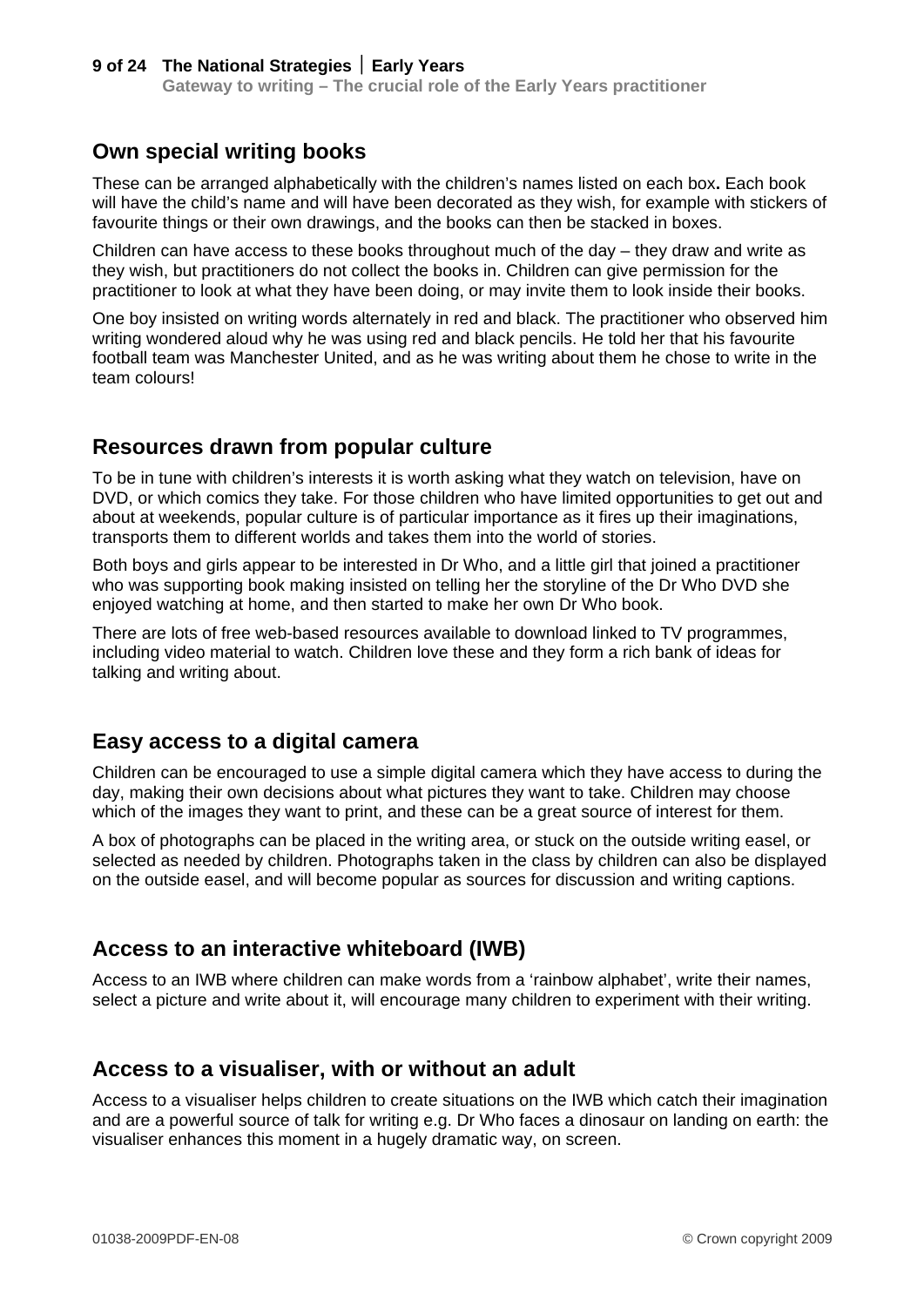**Gateway to writing – The crucial role of the Early Years practitioner**

### **Access to a magnetic board**

The 'A' frame type magnetic board is particularly useful. If the adult composes a few words or a phrase on the board using magnetic letters, it's surprising how this attracts children to respond in a like manner, and compose some words of their own.

## **The role-play area: the playful adult modelling writing for a purpose**

The role-play area presents ideal opportunities for children to witness an adult modelling writing for a purpose within a play situation. As in modelled and shared writing, they have a chance to hear an adult thinking aloud about what to write, to see words and sentences appearing before their eyes, and to understand the purpose of the writing.

The adult can model writing through joining in with the play on regular occasions, not dominating the play but taking part frequently enough for different groups of children to see writing modelled for a real purpose, which will encourage them to do the same, independently.

**The vets**: adult in role as a vet writes out a prescription with children observing, talking about what their pet needs to get better:

'He's not very well so I'll write down the name of some pills that will make him better.*'* 

**The garden centre:** adult in role as a shopkeeper, models the writing needed on a packet of seeds with a picture and the name of the seeds:

'Now, I'll need to draw some sunflowers, then write the word 'Sunflowers'.

**Small world play shop:** adult in role as a manager who wants children to buy more toys and designs a 'Buy one get one free' card and 'Special offer' posters:

'We need to sell more toys so I'll write this on a card "Buy one get one free". We'll need lots of these cards.'

**The post office:** adult in role as a customer filing in a form and posting it – name and age needed:

'I must write my name here …and my age here.'

**The weather station in the outdoor area of learning:** adult in role as a scientist filling in a weather chart for that day:

'We'll have to draw a picture of the weather this morning and say what's happening.'

'I'll draw a picture of some rain in this box and write the word 'Rainy' under it.'

**The DIY store**: adult in role as a customer ordering paints from a chart – copy the number, write the colour and hand it in to Customer Services:

'I'll write the number in this box and the colour under it – red – that will do.'

**A home corner:** adult in role as a mum or dad models writing a shopping list linked to another role-play area outside e.g. the garden centre:

'Now what will I need when we plant these vegetable seeds? Well, carrot seeds, a garden fork  $\ldots$  .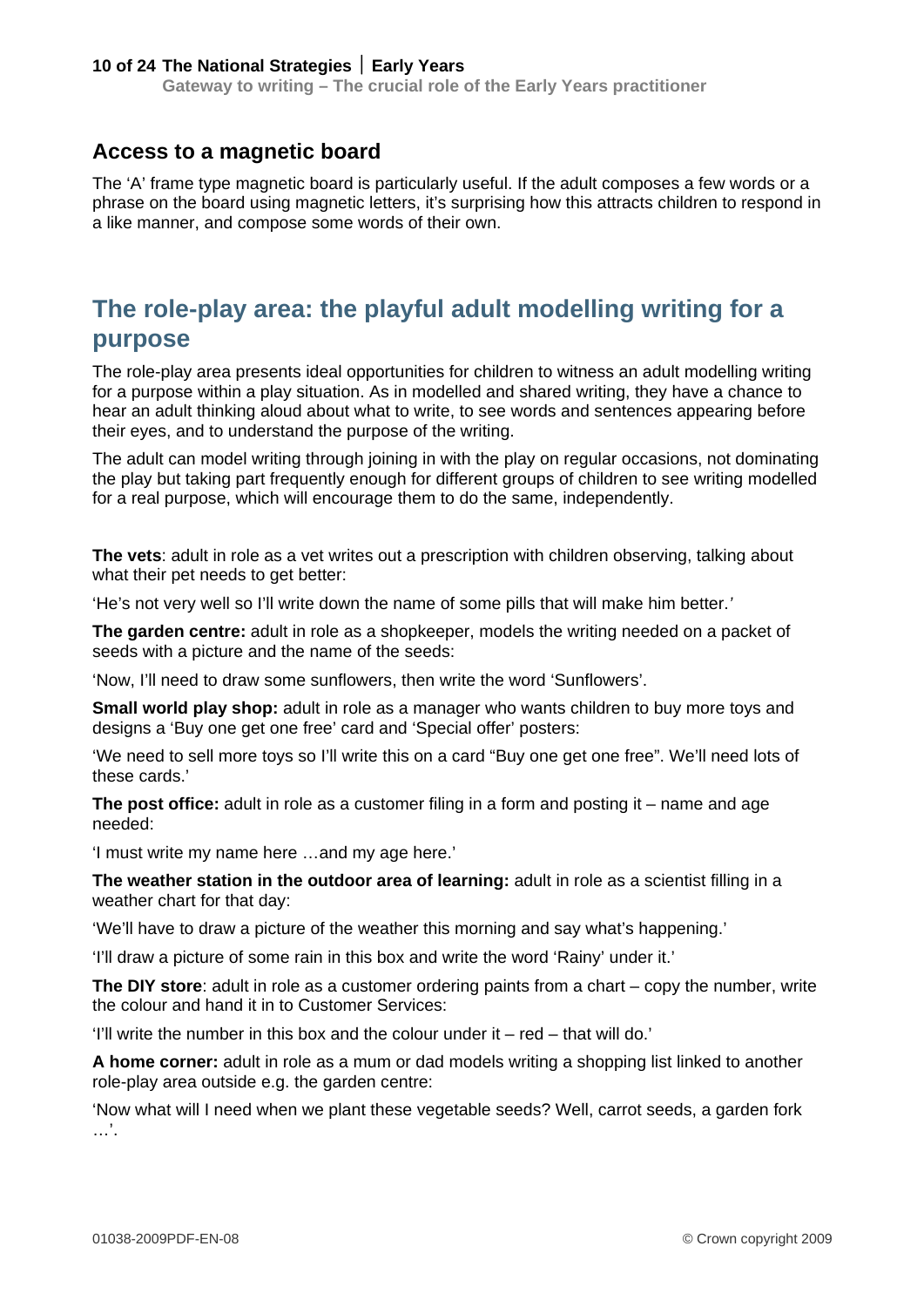**Gateway to writing – The crucial role of the Early Years practitioner**

| Practitioners used favourite books to help plan different<br>role-play areas that stimulated children's desire to write                                                                                                                                                                                                                                                                                                                                                                                                                                    | <b>Practitioner behaviour that supports</b><br>children in becoming writers                                                                                                                                                                                                                                                                                            |
|------------------------------------------------------------------------------------------------------------------------------------------------------------------------------------------------------------------------------------------------------------------------------------------------------------------------------------------------------------------------------------------------------------------------------------------------------------------------------------------------------------------------------------------------------------|------------------------------------------------------------------------------------------------------------------------------------------------------------------------------------------------------------------------------------------------------------------------------------------------------------------------------------------------------------------------|
| Having noted that boys in the setting were reluctant to write, the<br>practitioner decided to evaluate existing practice and develop<br>strategies for engaging boys in writing in the role-play area.                                                                                                                                                                                                                                                                                                                                                     |                                                                                                                                                                                                                                                                                                                                                                        |
| In recognition of the children's current interests, two role-play areas<br>were set up, with resources to encourage writing. The teacher<br>observed boys in the role-play areas, and noted their understanding<br>of the purposes and forms of writing.                                                                                                                                                                                                                                                                                                   | Communicating that the child's interests are<br>important.                                                                                                                                                                                                                                                                                                             |
| A post office role-play area was established in response to the<br>children's interest in Janet and Allan Ahlberg's book The Jolly<br>Postman, a visit from the school postman to the class and a visit to<br>the local post office. The post office role-play area was saturated<br>with print forms and provided the children with models of print $-$ for<br>example, post office forms, posters advertising goods at the post<br>office, signs and labels. Four boys showed a considerable interest in<br>the post office and started to 'make marks'. | Building on children's interests, making the<br>links between reading and writing.<br>Taking opportunities to draw children's<br>attention to the different forms and<br>conventions of print.                                                                                                                                                                         |
| For example, one boy wrote on a post office form while talking to<br>another child who was taking on the role of customer. On another<br>occasion the child showed two other boys his name, written in a<br>diary left within the post office. Another boy also wrote his name<br>within the post office role-play.                                                                                                                                                                                                                                        | Providing meaningful opportunities that<br>encourage writing.                                                                                                                                                                                                                                                                                                          |
| The practitioner also developed a 'Caterpillar Café' as part of an<br>interest the children had in the story of The Very Hungry Caterpillar<br>by Eric Carle. She discovered that one boy, in role as the café<br>assistant, often took orders from customers, writing up the order as<br>a list on a notepad. He demonstrated that he understood the form,<br>the context, the purpose and the nature of his written marks.                                                                                                                               | Encouraging children to use writing as a<br>way of communicating with others.                                                                                                                                                                                                                                                                                          |
|                                                                                                                                                                                                                                                                                                                                                                                                                                                                                                                                                            | Using books to stimulate oral language and<br>promote dialogue around texts.                                                                                                                                                                                                                                                                                           |
|                                                                                                                                                                                                                                                                                                                                                                                                                                                                                                                                                            | Creating opportunities for children to apply<br>their developing skills.                                                                                                                                                                                                                                                                                               |
|                                                                                                                                                                                                                                                                                                                                                                                                                                                                                                                                                            | Providing good models of writing and<br>opportunities to create texts in the role-play<br>area.                                                                                                                                                                                                                                                                        |
|                                                                                                                                                                                                                                                                                                                                                                                                                                                                                                                                                            |                                                                                                                                                                                                                                                                                                                                                                        |
| What does the practitioner do to support boys' writing, and                                                                                                                                                                                                                                                                                                                                                                                                                                                                                                | The practitioner used books to develop                                                                                                                                                                                                                                                                                                                                 |
| what is the impact?<br>Boys began to show a keen interest in functional forms of<br>writing, and took a clear role within the role-play areas as<br>writers when the inclusion of literacy props in the areas<br>supported their interest in writing.                                                                                                                                                                                                                                                                                                      | children's interests further - making clear<br>links between reading and writing. Through<br>the original stimulus of two favourite stories,<br>she introduced the children to a range of<br>text types that included labels, lists and<br>orders. She encouraged the children to<br>begin to think about writing as a way of<br>communicating, giving them purposeful |
|                                                                                                                                                                                                                                                                                                                                                                                                                                                                                                                                                            | opportunities to do this.                                                                                                                                                                                                                                                                                                                                              |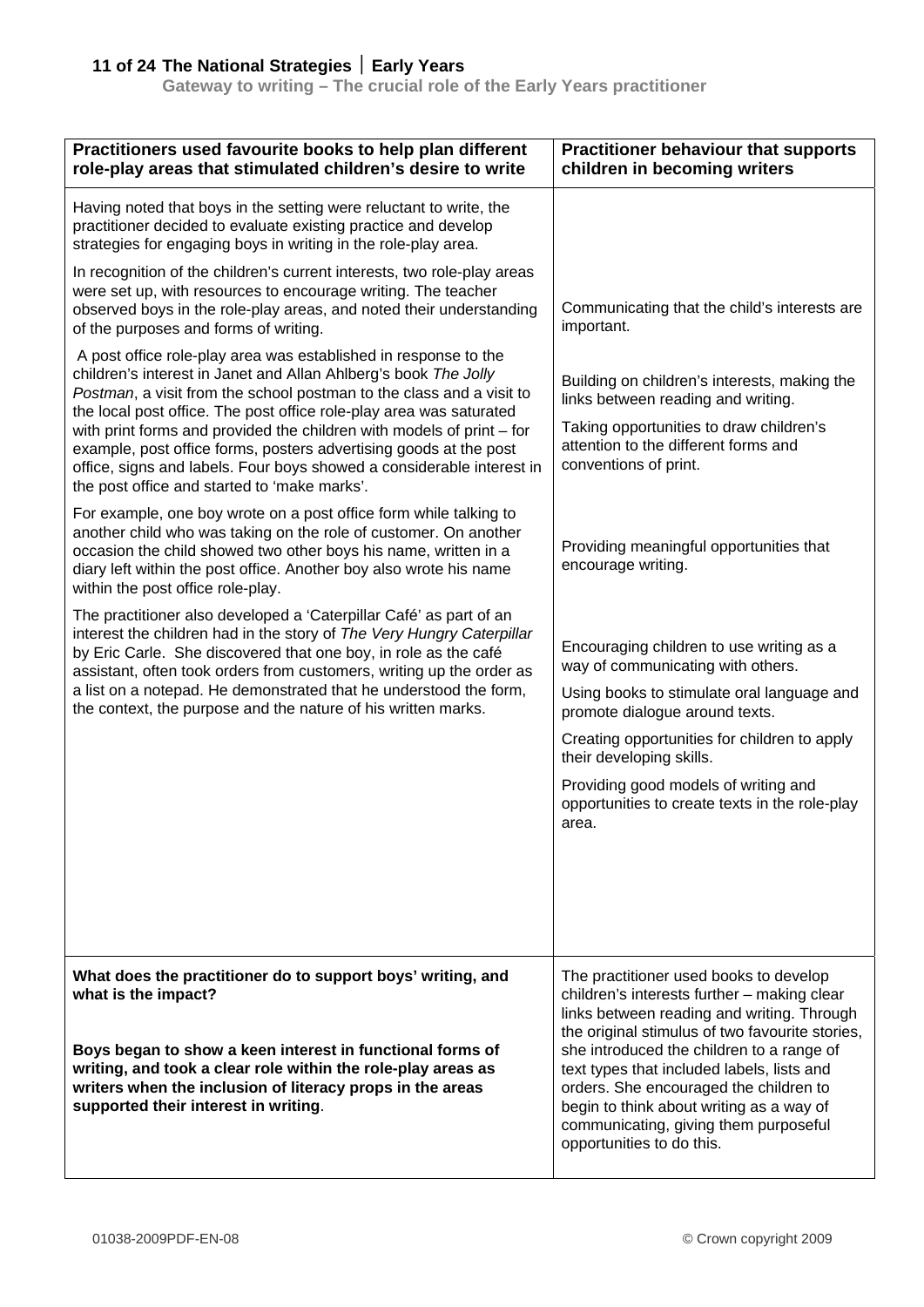## **The Reception practitioner has a number of strategies that will allow children to understand the act of writing**

### **Modelled and shared writing**

**Modelled writing** is when the practitioner has planned what to write, tells the children the purpose of the writing, and models aloud how to do it.

#### **Labels for a market stall**

The children created a market stall in their outside play area and the practitioner demonstrated how to write labels for the fruit and vegetables:

'You will need some labels for your market stall to tell customers what sorts of fruit and vegetables you have.'

'I must think what you have outside: I have seen bananas, garlic, cucumbers and beans.'

'I will write a label on this piece of card – my writing needs to be big so that the customers will see it.'

'Bananas – ba/na/nas. Let's clap it together – I know how to write these phonemes: ba b a na n a nas n a s bananas – that's the first word for my label – I've written it nice and big so customers can see it ...'

**Shared writing** is when the children know what needs to be written, and why, and make suggestions about what the practitioner might write.

#### **An example of shared writing**

'Last week your mums and dads came to see our market stall and they bought some fruit. You took lots of photos and you can write about what they bought and did at the market.'

'We thought it would be a good idea to tell the other classes about it, so you're going to stick your photos in this Big Book with your writing and then you can take it to the other classes and show them.'

'Let's look at some photos and think about what to write.'

(Shows a photograph on the whiteboard with a mum buying some beans.)

'This is Tara's mum –what do you want to tell everyone about what your mum did, Tara?'

Tara: 'My mum bought some beans.'

'Yes, I can see the beans. So I will write your sentence: My mum bought some beans. Can you all say the sentence together and tap your heads for every word.'

Practitioner taps her head for every word.

'Yes – five taps so there are five words.

The first word has a capital letter and it's a tricky word: My

Mum is an easy word to segment – let's all segment it together – mum is  $m/u/m$ 

Good – thank you for helping me.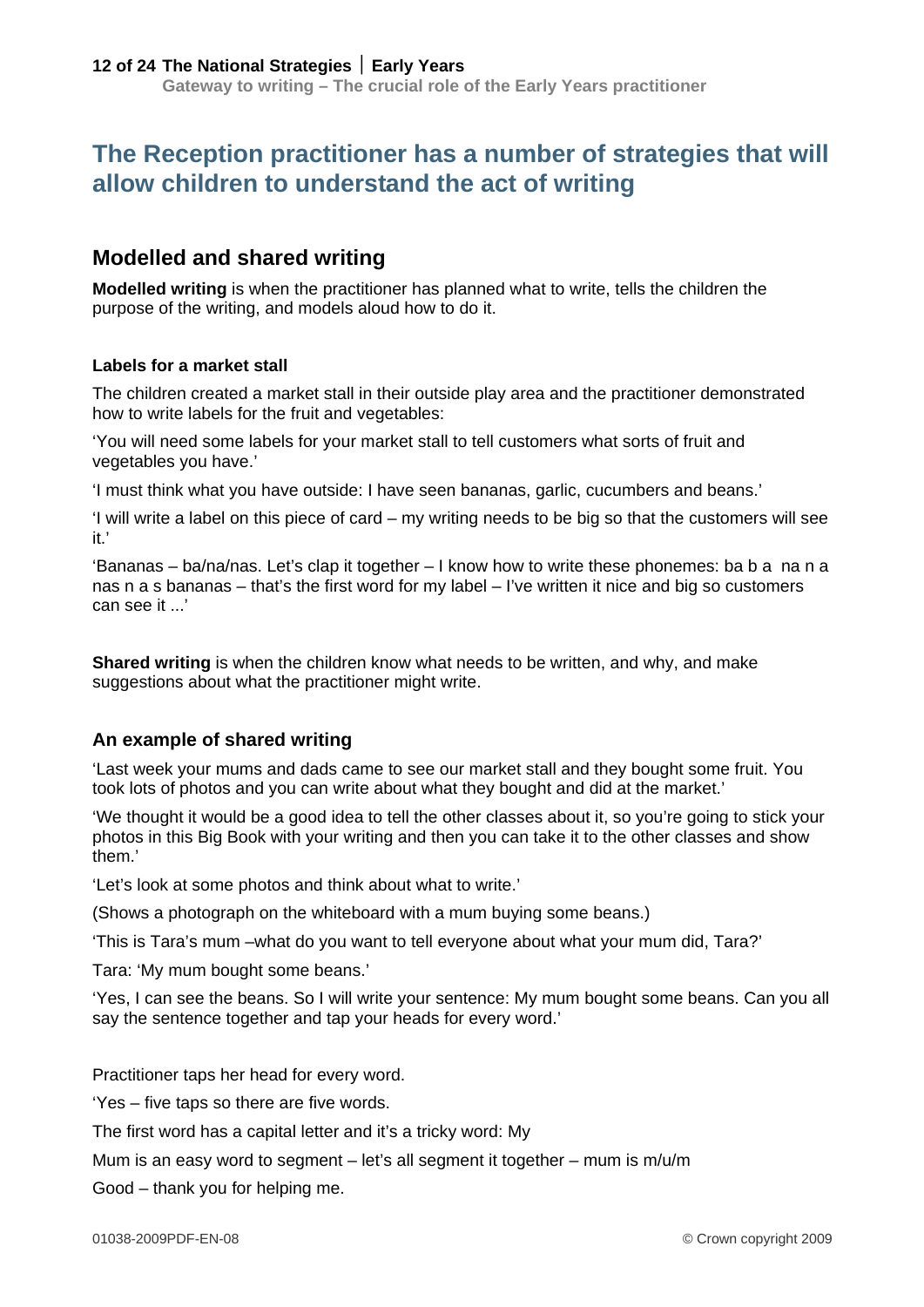Now I must remember to put a space between my first and second words. Let's read what I have written: My mum Bought is the next word – it's easy to segment b-ough-t I'll show you how to spell it b/ough/t bought Let's reread the sentence:

My mum bought …'

Brief sessions of modelled or shared writing can be planned for or may arise spontaneously from activities linked to any area of learning. Ideally children will see adults writing for a purpose in this way every day, even if it is only a short message such as 'Please leave the jelly so it can set'. Frequent demonstrations of the act of writing will help children to continue their development as writers.

Not only will they see ideas and words crafted into sentences and in a range of different genres, but the practitioner will also show them how to apply their growing spelling knowledge gained from the daily phonics session.

The writing processes will be transparent and will help children greatly in their independent writing as they experiment and write spontaneously.

### **Modelled and shared writing and talk**

Talk is a powerful strategy because it lets children into the secret of what will be considered before, during and after composition is started. It reveals the craft of writing: the thinking about, shaping, and decision-making that is involved in writing.

The skilful practitioner will talk about the purpose of the writing and whom it is for. She will demonstrate how it is written, thinking aloud to explain the writing process:

'We need to put up some writing about our day out at the zoo, so that everyone will learn about which animals we saw.'

She will consciously be modelling the language structures and vocabulary necessary for writing:

'We saw lots of hunting dogs.'

She will stop, reread and think again about what has been written and, where the children have contributed to the sentence, will ask them if they are happy with it.

She may delete all or bits of it and start again if it is her own sentence, and by doing this the children are getting the idea that writing is not just a one-off product but a creative act:

'Mmmm – you all thought they were a bit scary! I'm going to write my sentence again. We saw lots of scary hunting dogs.'

Or she will ask the children to tell her how to change it if they are not happy with the sentence they have suggested as part of shared writing.

Alongside this, children will learn about the 'working language of writing' – capital letter, full stop, punctuation, commas, question marks, speech marks, list, caption, sentence, title, blurb etc:'

'I need to start my sentence with a capital letter for the first word: 'We'.

'I will finish my sentence by putting a full stop.'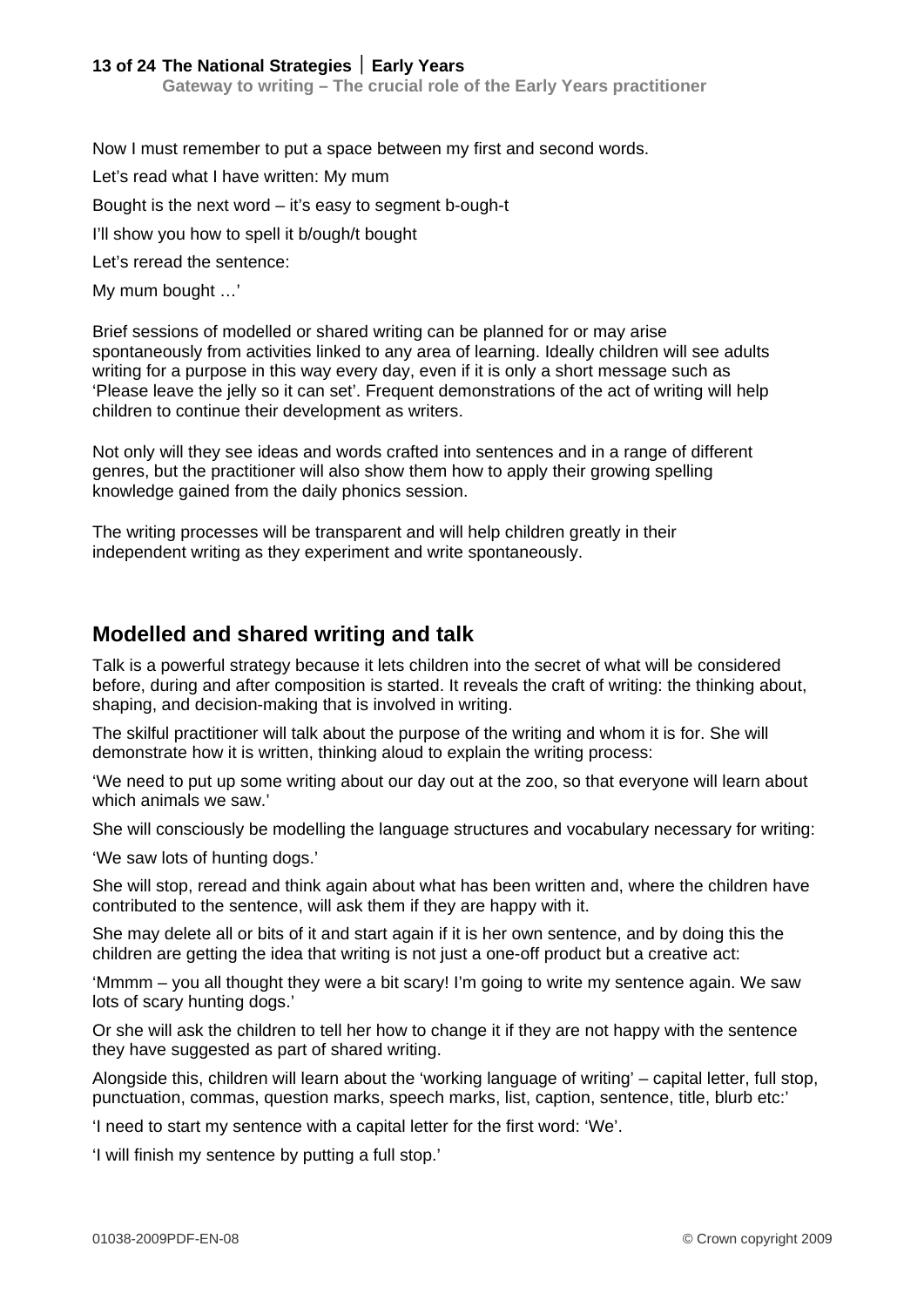### **Establishing the concept of a word**

There are likely to be a number of children in the group who have not established the concept of a word being one unit of meaning.

Writing his or her name in the Reception class establishes the concept of a word – it may be the first word, written down, that has any meaning for the child – and one that they can recognise and read from a list.

Reminding a child to write their name on finished work, or sticking a sticky note on a completed model or artwork, helps them to get the idea that the purpose of this writing is to inform others that it is their work – they created it.

### **Pointing out words – again and again**

Shopping lists, menus, recipes, instructions, all contain lists of words of what is needed, and these can be pointed out and talked about again and again in order to establish the concept of the meaning and purpose of single words. When learning new words, children need to hear and use the word multiple times in different contexts before they understand the meaning and can use it themselves. They need to think about the different ways that the word can be used, and get used to saying it, and the practitioner therefore needs to plan opportunities that will allow children time to encounter, experiment and play with words in different ways.

### **Making lists in small groups with the adult**

The practitioner can devise interesting activities and negotiate with the child the justification for making a list, for example. a list of things to pack on a bear hunt; the hungry ladybird needs to go shopping; Bob the Builder needs a shopping list for tools; the car needs some spare parts so the children will need to make a shopping list.

The way that adults talk about these lists is important:

'May I see your shopping list? I can see lots of words – I wonder what you are going to buy? Let me see: spanner, pump, wheels – I can see that you have thought carefully about what we need to buy.'

'Our butternut squash soup was delicious, don't you think? Let's make a list of what we put in it.

Butternut squash – that's two words – Butternut squash.

Nutmeg – we had to grate that – butter, and an onion.

This is our list – I'll point to the words and we can read them together:

Butternut squash

Nutmeg

**Butter** 

**Onion** 

Lots of very important words. It's important to write those words in a list so we can remember what to put in our soup next time we make it.'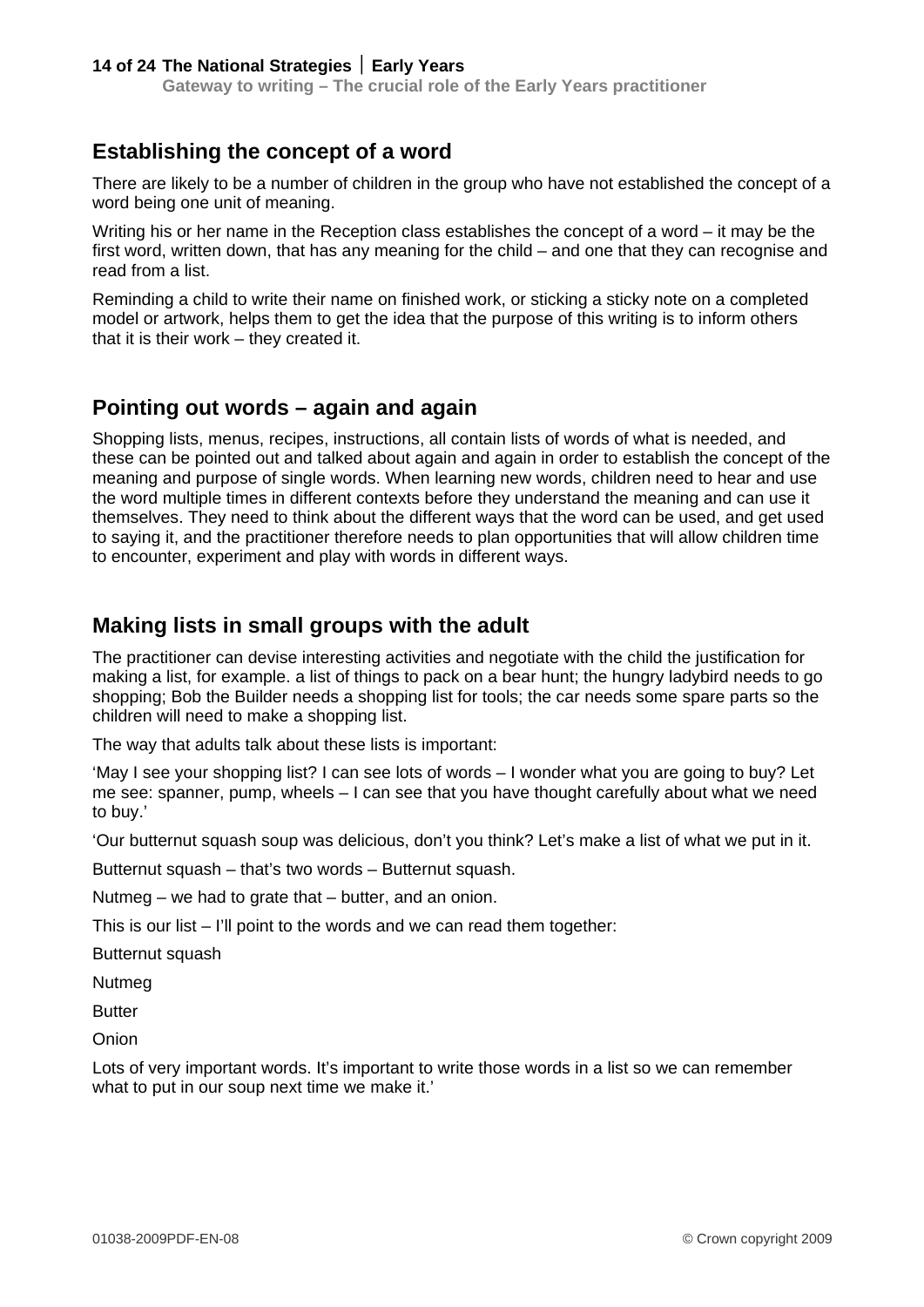**Gateway to writing – The crucial role of the Early Years practitioner**

#### **A menu**

A child writing a menu for the class café listed the food she would offer customers. She was willing to 'take risks' with her writing, producing a list of words that were not correctly spelt but close enough to standard spelling to be 'plausible', and demonstrating her segmenting skills. She has adopted the appropriate linguistic structure for the purpose:

#### **Menyou**

chips chickignugoots (chicken nuggets) byfbug (burger) iscrem (ice cream) misig (milk shake)

### **A word wall: creating and maintaining a display of words**

Children learn new words and their meanings by hearing and seeing them in contexts that make sense, such as investigations as part of play, and listening to books or stories which have been read or told many times. Creating a word wall from words they have heard in books, stories and poems is a very useful strategy to complement and extend the concept of 'words'.

Talking about these words, including them in conversations, referring to them on a regular basis, reading these together, using them in modelled writing, modelling their use in shared play, encouraging children to use them in their own talk, understanding what they mean, drawing upon them for their writing, will all lead to the ownership of these words by children.

### **The practitioner creating and displaying a rich bank of words from books and play linked to the five senses**

**Sound:** howl, yowl, squeal, squeak, whoosh, plop!

**Sight:** dark, dull, gloomy, murky, dim, shadowy

**Touch:** slimy, slushy, mushy, watery, greasy

**Taste**: sour, bitter, sharp, vinegary, sweet, sugary, salty

**Smell**: smelly, stinky, pongy

#### **Characters in books**

Good, kind, gentle, affectionate, warm, nasty, cheeky, rude, mean, bad-tempered

#### **Changing environmental print frequently with the children observing**

These displays can be regularly changed and new words added. This can be done with the children as another modelling opportunity.

#### **The concept of the sentence**

Words can function in lists and are the building blocks for sentence making.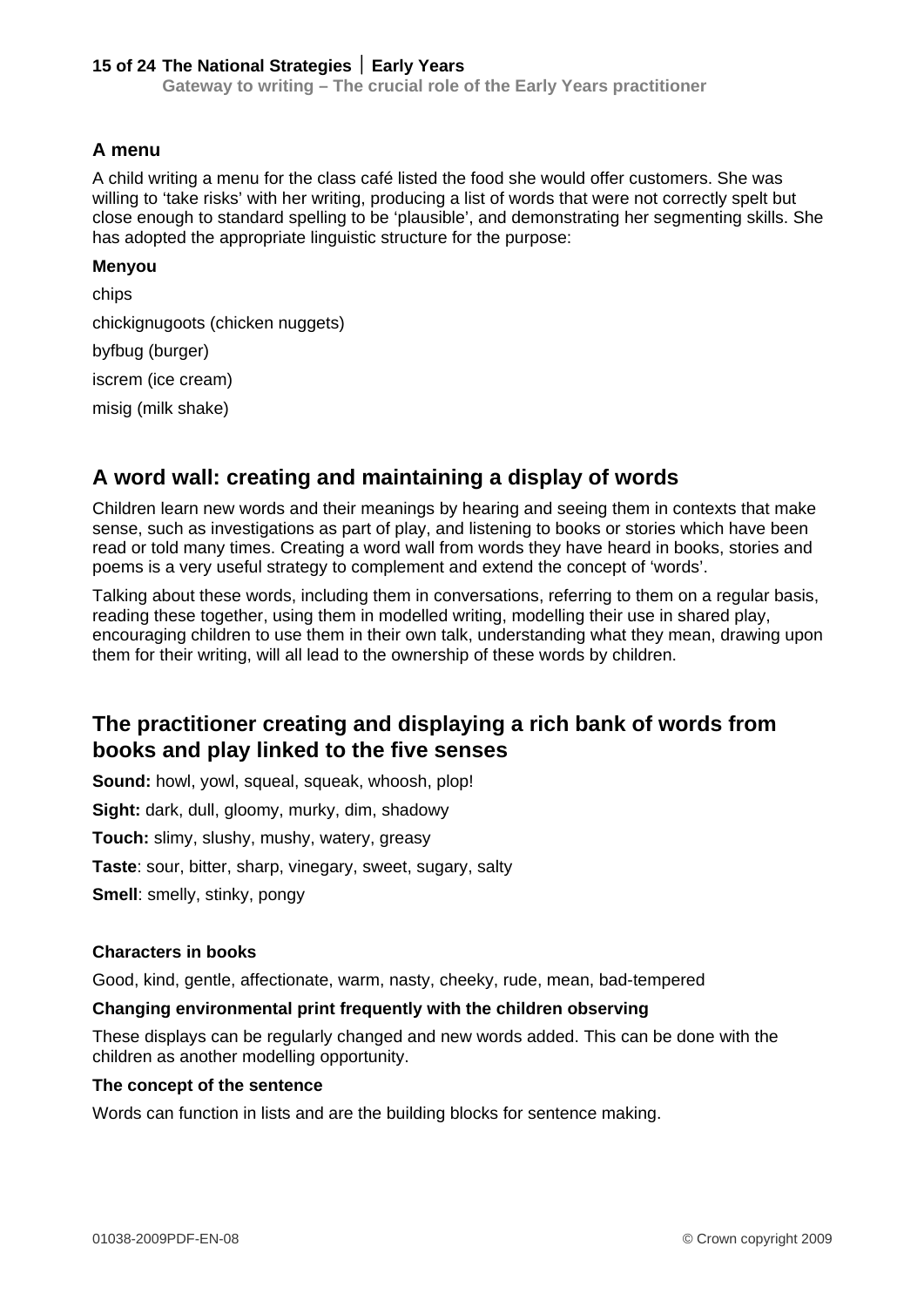**Gateway to writing – The crucial role of the Early Years practitioner**

#### **Different types of sentences**

Support for writing sentences, from simple to extended to complex, will need to be a focus for all children as they develop as writers, using different genres e.g. Instructions, Recounts, Stories. Children need to begin to move from writing as they speak to a more 'writerly' style of writing:

*I saw a tree. (simple sentence)* 

*I saw a large tree. (develop the sentence by adding adjectives or extra detail)* 

*I saw a large tree and a huge puddle in the park. (provide two simple sentences and join them with connectives – e.g. 'and')* 

There are some useful suggestions for helping children's oral sentence development in **[learning](http://nationalstrategies.standards.dcsf.gov.uk/node/254281)  [about sentences](http://nationalstrategies.standards.dcsf.gov.uk/node/254281)**

### **Talk for Writing**

The National Strategies' **[Talk for Writing](http://nationalstrategies.standards.dcsf.gov.uk/node/154519)** materials include a section specifically created for practitioners in Reception classes, with video clips of real examples. There are many practical ideas for activities to develop children's spoken language and vocabulary so that their ability to compose is enhanced. The materials explore ways to get children writing starting with the linguistic patterns of a story the children know well.

### **Guided writing – helping children in a focused way**

Children can take off very quickly with their writing, when they get the chance to see a writer at work through modelled and shared writing, and when they:

- have good visual memory
- have excellent oral skills
- can say what they want to write without any hesitation
- are linking sounds to letters
- can segment and blend words
- are willing to attempt any word
- have good fine motor control skills.

These things together will often be enough to get them started on independent writing, as the samples below show.

This Reception class had visited a local 'Birds of prey' park, and was very keen to write about it:

'Alls can eat a hol mas on oun go and they are hunters. They can tan theag heds.'

(Owls can eat a whole mouse in one go and they are hunters. They can turn their heads.)

This Reception class loved a story about a dragon and this child wrote her own version – part of which is printed below:

'The baby dragon popd owt of the egg. It was a baby dragon. He felt sced because he is in a scery castle but his mummy and daddy they wer niese and he had big wings…'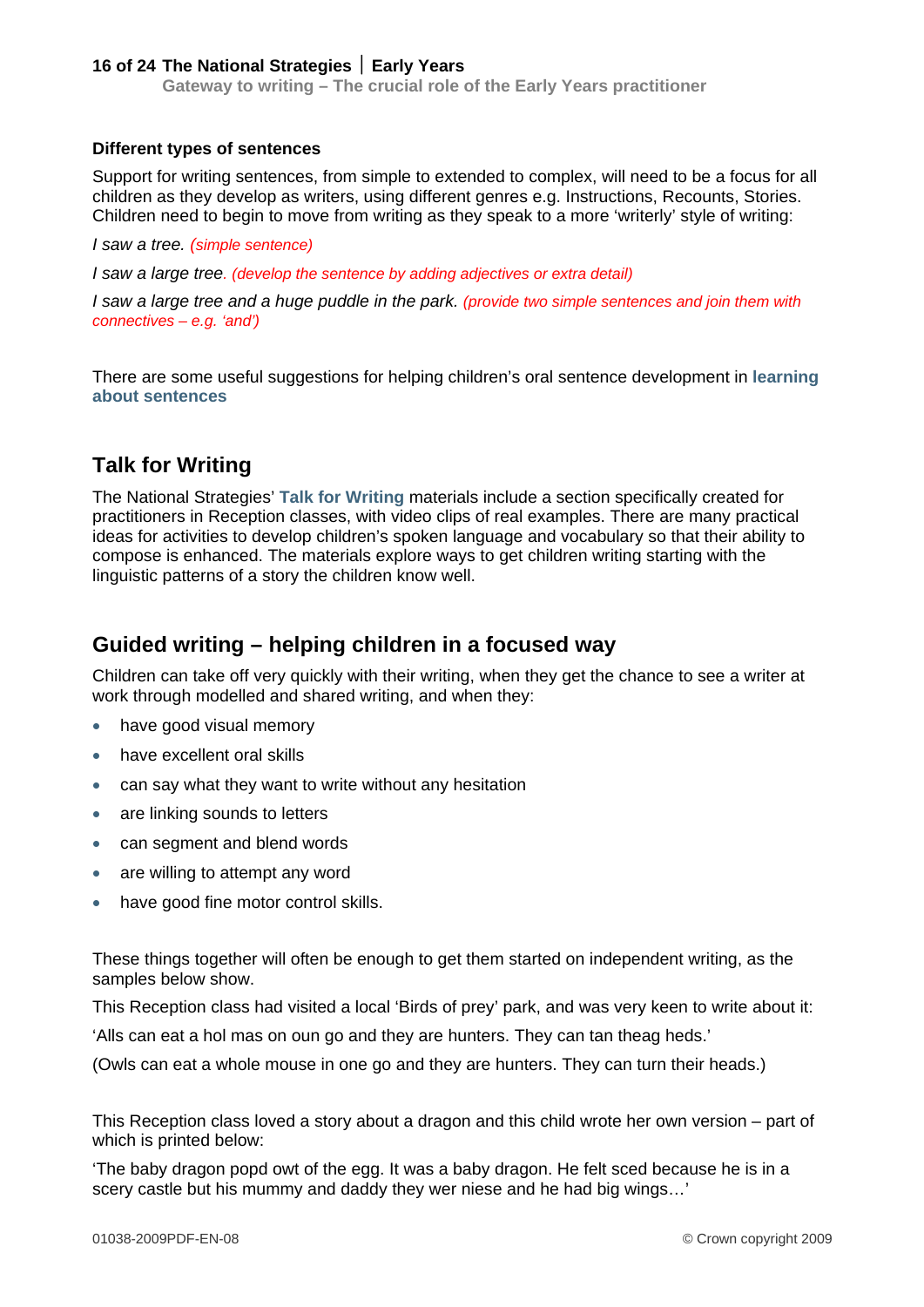The child writing about the dragon has made a very good start but he would still benefit from a response to his writing from the teacher, either in small guided groups, or one-to-one. She could ask him to read his writing aloud and ask him about the content and how the story might develop, and in her response model a consistent past tense as she rereads what he has written.

Other children have far greater needs in all aspects of writing and would benefit too from one-toone or small group support matched to their needs. They need to secure these skills so that independently they can transfer this knowledge to any of their writing.

| Reading well-known stories to the children, and ensuring<br>that there are opportunities for them to develop their fine<br>and gross motor skills, helps practitioners to support both<br>the transcriptional and compositional aspects of writing                                                                                                                                                                                                                                                                                                                                               | <b>Practitioner behaviour that</b><br>supports children in becoming<br>writers                                                                                                                                                                                                                                                                                                                                              |
|--------------------------------------------------------------------------------------------------------------------------------------------------------------------------------------------------------------------------------------------------------------------------------------------------------------------------------------------------------------------------------------------------------------------------------------------------------------------------------------------------------------------------------------------------------------------------------------------------|-----------------------------------------------------------------------------------------------------------------------------------------------------------------------------------------------------------------------------------------------------------------------------------------------------------------------------------------------------------------------------------------------------------------------------|
| Practitioners in an EYFS unit had noted through their observations<br>that although boys were active learners in the construction, small<br>world play areas and in the outside environment, a significant number<br>of them were reluctant to use the writing area, or indeed to write<br>outdoors. Following a whole-team discussion, it was agreed to<br>develop further opportunities to write outdoors, building on the<br>interests of boys already noted. Structured observations were made in<br>order to evaluate the impact that the new resources had on engaging<br>boys in writing. | Identifying barriers to writing, providing<br>accessible materials in children's<br>favourite areas, to encourage the<br>children to experiment with writing to<br>communicate.                                                                                                                                                                                                                                             |
| New resources were introduced into the areas outside. These<br>included paintbrushes, water and watered-down paint; chalks, stones,<br>chocolate powder and coloured sand to mark make on the floor and<br>walls. Having modelled how to use the resources, the practitioners left<br>clipboards and mark making tools in various outdoor areas; for<br>example, the 'sand quarry' workshop.                                                                                                                                                                                                     | Opportunities to develop both gross and<br>fine motor skills.                                                                                                                                                                                                                                                                                                                                                               |
| Outside role-play areas were developed, which linked to boys'<br>interests; for example the builders' yard with opportunities to take<br>telephone messages and make up orders, write receipts etc, and<br>practitioners modelling these roles and actions.                                                                                                                                                                                                                                                                                                                                      | Building on the interests of children,<br>providing purposeful opportunities to<br>write, and modelling language<br>structures and vocabulary in a context<br>that is meaningful to the child.                                                                                                                                                                                                                              |
| Boys began to use writing to communicate especially in the outdoor<br>environment. They were observed writing finger trails and letter<br>shapes in the outdoor sand area, writing 'Keep Out' signs for the wolf<br>after listening to the story of 'The three little pigs' outdoors, and writing<br>tickets for an outdoor railway station.                                                                                                                                                                                                                                                     | Sharing stories to reinforce book<br>language.                                                                                                                                                                                                                                                                                                                                                                              |
|                                                                                                                                                                                                                                                                                                                                                                                                                                                                                                                                                                                                  | Supporting the development of positive<br>dispositions and attitudes to learning.                                                                                                                                                                                                                                                                                                                                           |
|                                                                                                                                                                                                                                                                                                                                                                                                                                                                                                                                                                                                  | Communicating that the child's interests<br>are important.                                                                                                                                                                                                                                                                                                                                                                  |
| What does the practitioner do to support boys' writing, and what<br>is the impact?<br>More boys are now engaged in writing outdoors. Practitioners<br>have become more knowledgeable about how to encourage and<br>support boys into meaningful writing experiences, and now<br>understand the importance of following the boys' interests as a<br>way into supporting them into writing and to think about ways<br>that their interest could be sustained, and their learning<br>developed.                                                                                                     | Having identified some of the barriers to<br>writing, the practitioners provide<br>opportunities to develop gross and fine<br>motor skills, in order to support the<br>transcriptional elements of writing. They<br>use stories to familiarise children with<br>book language and therefore help to<br>develop an understanding of the<br>structural elements of writing that will<br>support with composition as they move |
|                                                                                                                                                                                                                                                                                                                                                                                                                                                                                                                                                                                                  | from the spoken to written word. They<br>provide opportunities for talking, and<br>model writing in a purposeful context.                                                                                                                                                                                                                                                                                                   |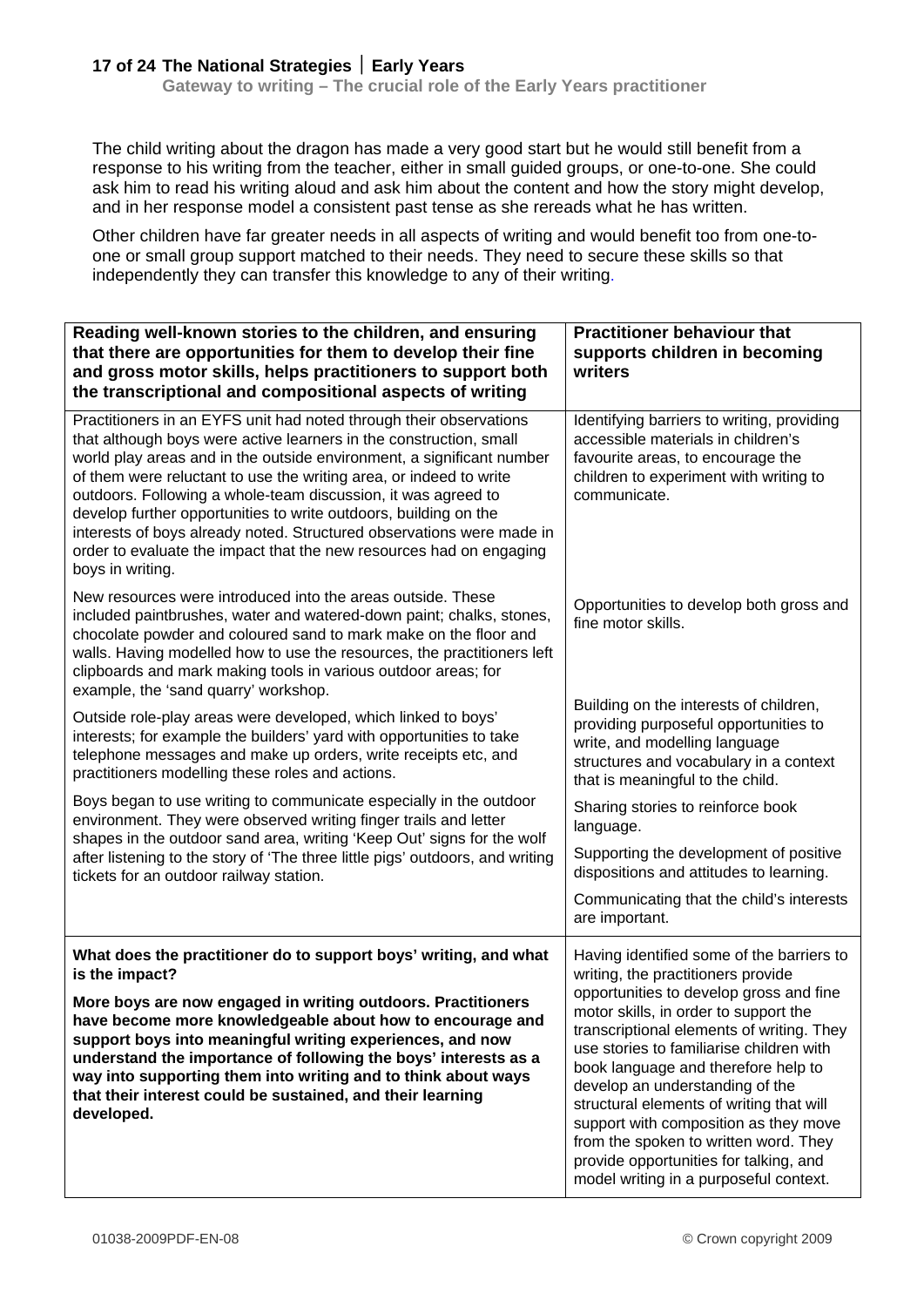### **Teaching transcriptional skills to an 'automatic level'**

The most effective way is to work with small groups of children according to individual needs at the time, as assessed from independent writing samples.

By working with one group of children in this way every day the practitioner will, over the course of a week, be able to help all children develop the ability to compose sentences, add punctuation, segment words as they spell, and leave spaces between words.

### **Children beginning to apply phonic skills in writing**

The practitioner will have noted from independent examples of writing from their play how the childrens' writing is shaping up, and will work on the next steps with them in a guided session. This must be done sensitively, praising their current knowledge but supporting them in their next steps. Here is an example of Tobias choosing to write a thank you letter to Mr Price.

It shows a well-written letter, fit for purpose, with growing control over spelling. He had copied the word BIRDS from a display on the wall without being asked to, showing his initiative:

Dr Mr Prys

Thc u fo the BIRDS tuabl we hf pt sm nts on we hf sn lts OF BIRDS on the tbl

Love Tobias

(Dear Mr Price,

Thank you for the BIRDS table we have put some nuts on we have seen lots of BIRDS on the table)

### **Working on a sentence together to teach necessary skills**

The focus for the group may be making little information books to share with their friends linked to an interest such as football. The practitioner can talk about, then demonstrate a simple sentence for the first page, choosing words which the group can attempt to segment and write, so that they experience success; for example, 'I can kick it.'

These children are at the early stages of segmenting words and need help to write down the corresponding graphemes as they work through words. The practitioner will say the sentence aloud and ask the children to repeat it and count the words. She will then work though the sentence word by word, asking them to segment the words *can, kick* and *it* and write these independently.

She is noting their ability to spell, whether they are adding spaces between words, how their letter formation is shaping up, and whether they punctuate it at the end.

She talks about their efforts to them individually, praises their attempts at spelling, moving around the group as she talks and supports. They now illustrate their first page, and then the session is over.

For some of these children just a few sessions like these give them a clear idea of what to do, whereas others will benefit from more time with the practitioner.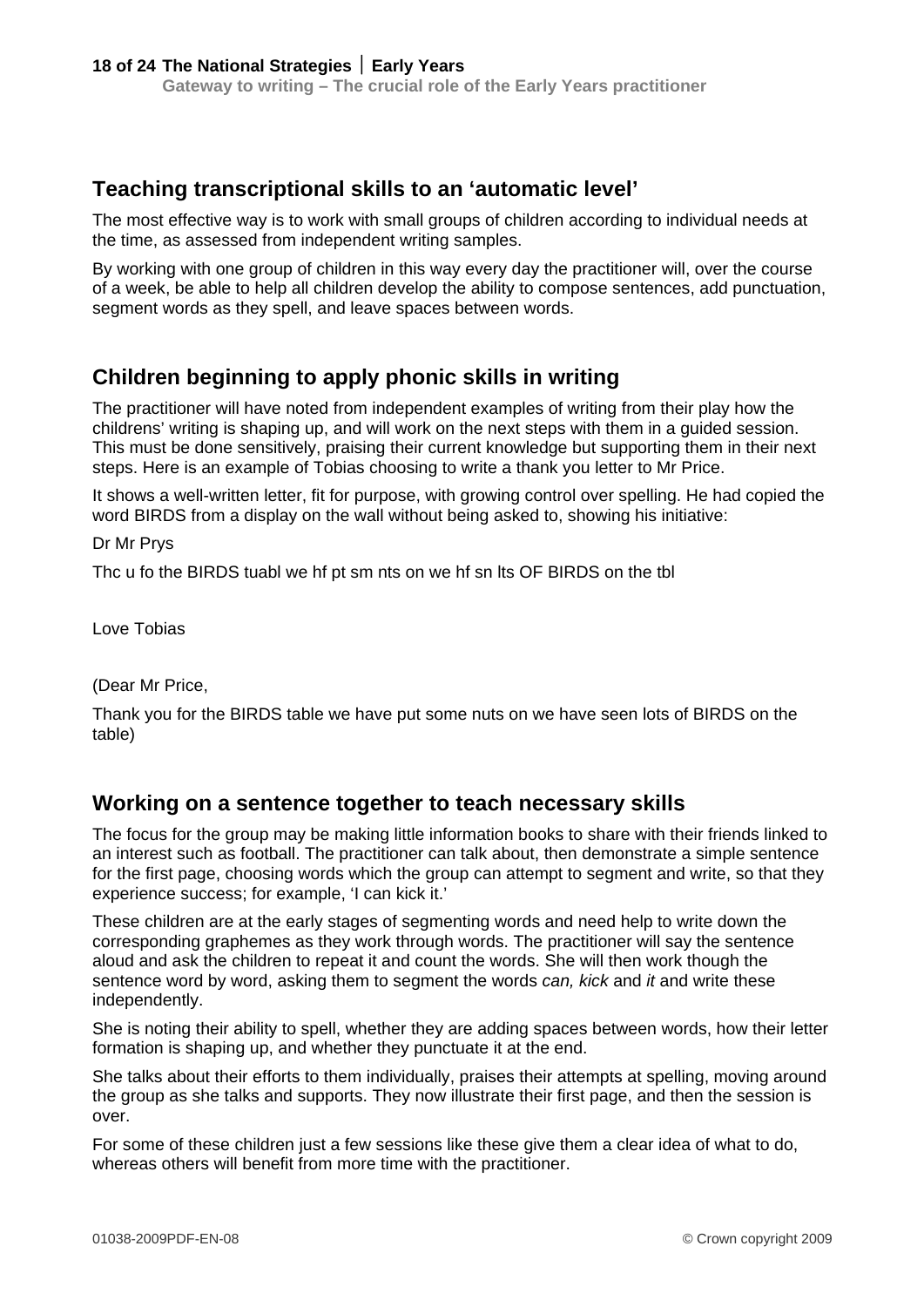The practitioner will see from observing independent writing that these children will begin to take off in their composition and spelling skills. Children will be writing many words accurately and attempting any other words they wish to write, demonstrating 'plausible phonetic spelling'.

### **Spelling high frequency and tricky words**

High frequency words are important in writing because of their grammatical use within the sentence, which allows it to 'make sense', e.g. *I, to, and, go, we, me, was, are, have.*

Many of these words cannot be fully segmented, e.g. *was, are, what* and need to be practised as part of guided writing as part of the construction of a sentence. These should also be practised as part of the discrete daily phonics session.

It is important that these words are secure, habitual and fluent, rather than children having to stop and think about how to spell them. Just knowing how to spell these key words supports young writers with their composition. They are not distracted by these words since they know how to spell them so they can get on with thinking about what they want to say.

In the Reception class these words will begin to be secured as the children move through the year, with the practitioner modelling and demonstrating their use within sentences, and with the class having plenty of practice at writing them. This is most effective as part of a guided writing session.

### **How spelling supports reading**

Lots of practice at applying segmenting skills helps reading too, because of the close analysis of the word in order to segment it and then rereading the word.

When children come to unknown words in their reading, these too require a close analysis using their phonic knowledge as they scan through the word from left to right. Jim Rose's *[Independent](http://nationalstrategies.standards.dcsf.gov.uk/node/84519)  Review [of the Teaching of Early Reading](http://nationalstrategies.standards.dcsf.gov.uk/node/84519)* points out that an effective phonics programme teaches children that blending for reading and segmenting for writing are reversible processes, so that learning about one reinforces learning about the other.

## **Involving parents**

We know from research that the involvement of parents in their children's learning and the subsequent impact on the home learning environment is vital in improving outcomes for children: this is particularly so in writing.

The **[Phonics information booklet](http://nationalstrategies.standards.dcsf.gov.uk/node/83323)** will give parents and carers further information about the Letters and Sounds programme, and the best way to support their child at home. It can be personalised by the setting or school prior to being shared with parents and carers of children in the Reception year.

It is vital that practitioners include strategies to include parents in their children's learning – in particular, working with fathers to motivate and inspire boys to write.

## **A day in the life of….**

Children are naturally curious about other people's lives, and would be interested in hearing about other parents' daily lives. This could take the form of a brief letter or email telling the children about a typical day in their lives; for example, a mother tells them about a day spent with her new baby, including a visit to the clinic; a local fruit and vegetable shop owner tells the children what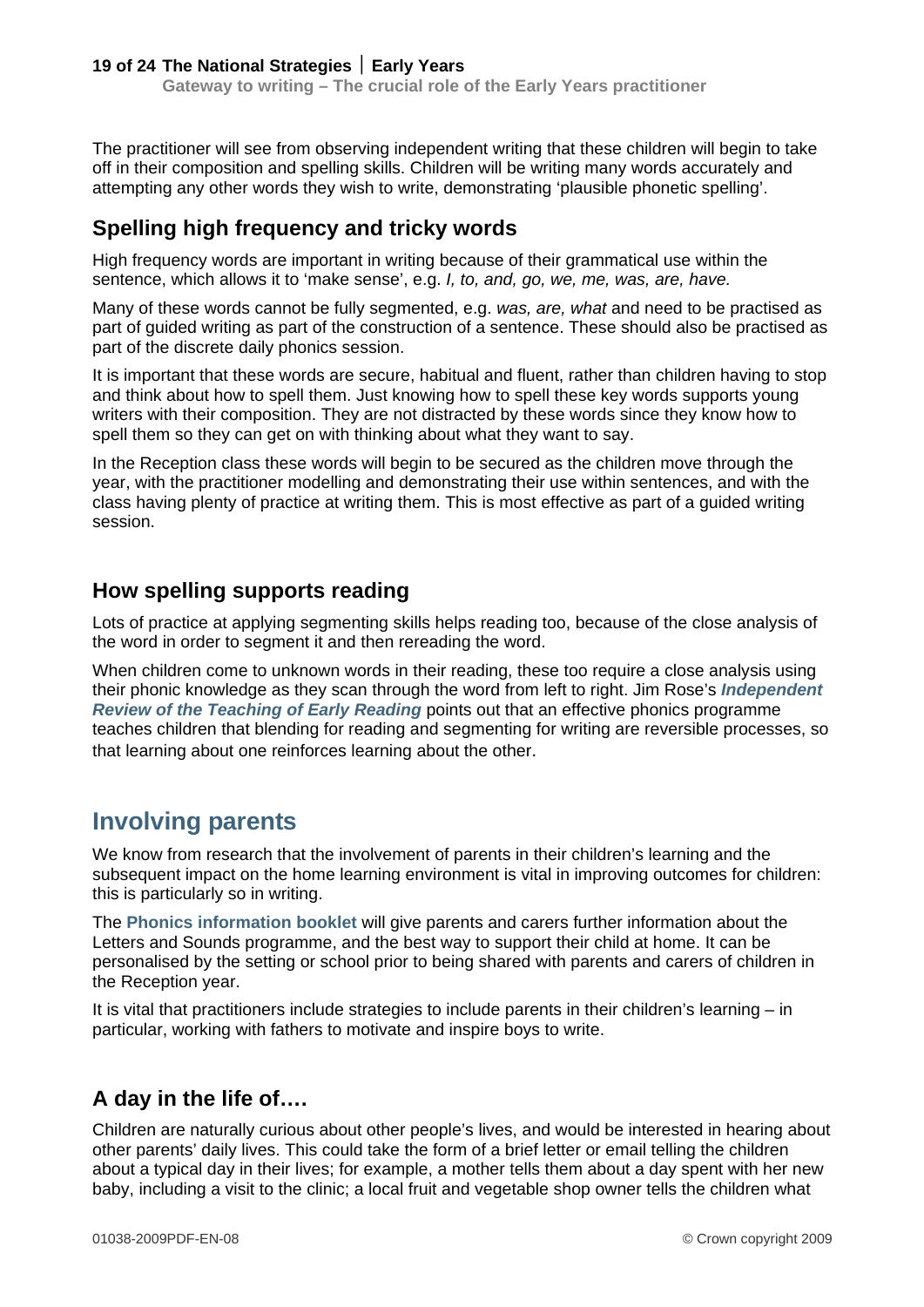he has to do before the shop opens; a lorry driver tells the children about what he carries in his lorry and where he has travelled to that day.

These contributions could be read by an adult and shared with the group and then placed on their message board. This would be even better as an experience if the parent who wrote about their day could be persuaded to come in to speak to the children.

Some examples that worked really well in a Reception class were from three different dads, who not only wrote about a day in their own lives but also came into school:

**Dad A** shared his passion for motocross by driving his bike to school and bringing it into the car park where children took digital photographs, sat on it, asked lots of questions about it, painted pictures and wrote captions about it.

**Dad B** brought in photographs of the different stops he made in his journey as a lorry driver, and his arrival at a flour mill. The photographs and captions had been stuck on a long piece of wallpaper which he unrolled as he talked. He even gave each child a small bag of flour!

**Dad C** worked for the local electricity board and often had to fly by helicopter to sort out problems – he managed to bring some video clips which stimulated lots of talking and enthralled the class!

### **We start the story…you finish it!**

One practitioner found a very successful idea to involve parents, by starting off a story in a shared writing session on an interactive whiteboard with the whole class contributing ideas. The practitioner then saved this, printed it off sent copies home with the children, asking Mum, Dad, brother, sister, grandparents and cousin to finish it with the child and then send it back to school.

Some parents really went to town and drew illustrations to go with the story; others wrote sad or happy endings. One parent wrote the ending in Hindi, and came in and read it to the children first in Hindi, then in English. The group was very interested to see writing in another language!

### **Making sure that parents know about what writing takes place in the setting**

Early Years practitioners have an important role to play in making strong links with parents and carers. One of the most effective ways is to show their children busy as writers, with examples of what they are achieving through photos and captions. This may take the form of:

- **an eye-catching display** in the entrance to the setting
- **a Big Book** entitled *Our young writers* which can be updated through the year
- **a plasma screen** with a rotating display of children busy writing, both indoors and outdoors.

### **Colourful handouts freely available for parents and carers**

These should show examples of children's development as writers through all the different stages, from early mark making, to beginning to apply phonic knowledge and then into 'readable' writing in many different forms: labels, lists, letters, recounts, stories. This handout could also contain ideas for talking about writing both inside and outside home using the ideas below.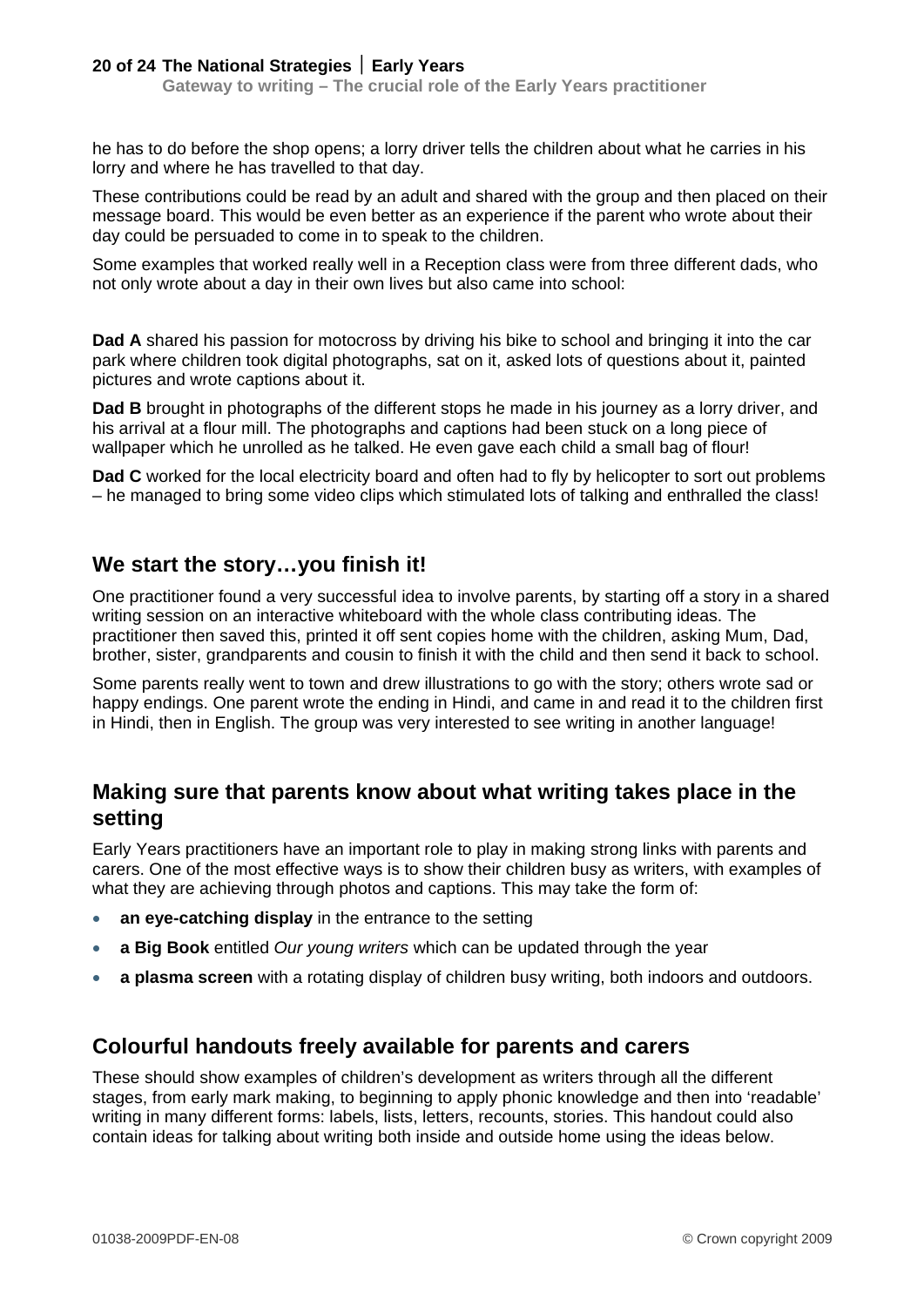### **Out and about: talk to your children about the purpose of writing**

- read food signs in the supermarket together: these tell us where things are
- read the list of when the store is open or closed: these tell us when to go shopping
- read road signs: STOP, SLOW, NO PARKING: these tell drivers what to do, or not to do!
- read advertising in shop windows and on buses and lorries: these try to get us to buy something!
- talk about words on boxes and other packaging while putting away the shopping after a visit to a supermarket: these tell us what is inside,

### **Talk about why you write at home**

Suggest parents add messages to the board or calendar on the kitchen wall and talk about them with their children, explain that the messages remind us what to do; for example, buy a present for someone's birthday, arrange a babysitter to go out.

Writing together at home:

- write a reply to a letter or an invitation together
- write a birthday card or send a card online, working out the message together
- write a shopping list together
- read the instructions together for a new toy and tell them that this helps to get the toy working!

Fun activities to do at home:

- write a message to a child on the steamed up mirror in the bathroom
- float the letters that make up the child's name in the bath and catch them in a net
- make a message out of magnetic letters on the fridge
- play 'I Spy', using the initial letter sound of the object. 'I Spy with my little eye something beginning with p' Try to make the 'p' sound short and 'unvoiced' rather than 'puh' – ask your child's practitioner for help with this if you are unsure.
- take it in turns to fill in missing words in comics.

### **The creative practitioner– linking home and setting via a message board**

A message board that is easily accessible for young children instantly forms a link with mums, dads and carers. Children (and their parents/carers) can be encouraged to start a two-way flow of little snippets of information that might interest the class, for example, the birth of a baby, arrival of a new pet, death of a pet, grandparents visiting, a special day out, an achievement by a child linked to an out of school interest such as football or dancing, a football match on television which saw dads and sons equally excited by a winning goal! These messages are for sharing with the class and adults, so the sense of an audience is there from the beginning.

To begin with, these might be written by a mother or father or the practitioner and placed on the board, but increasingly the active role of the practitioner is to encourage children to write their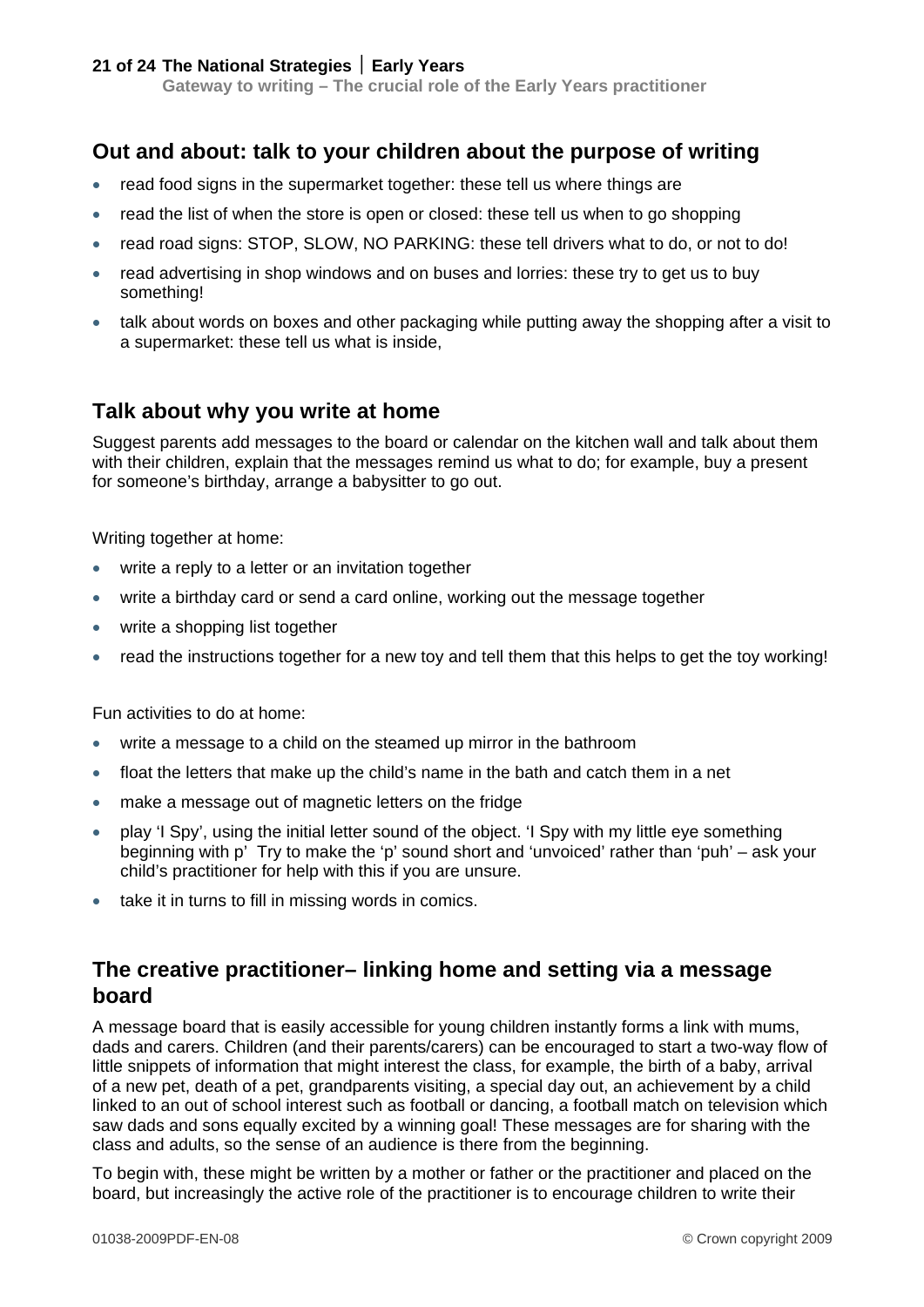own message. This could be orally relayed by the parent, or the practitioner can scribe a new message that the child wants to share.

It is also important that the practitioners in the class add a message of their own, so that children can see the adult writing for a real purpose. Just one birthday wish on the board from one child to another will encourage many more!

A message board is instantly accessible if it has a laminated surface and an attached pen; reusable sticky pads available on the board will allow a child to attach a picture to go with the message.

Message boards can be placed outside; nothing galvanises children's interest more than seeing an adult writing on the board, as they want to find out what the message is and ask questions. Some children may choose to come to write when no adult is present; it's their choice to write arising from a specific desire to communicate something they feel is important to share with others.

The use of ICT can greatly enhance messaging opportunities; setting up a screen that can be used to display different messages each day, and giving parents the opportunity to respond could engage a wider set of parents and may be especially appealing to dads and younger parents, giving them opportunities to talk to children about what and how to write. Emailing is a good way to develop links with the home learning environment; supporting children to email from the setting and then encouraging their parents to help them respond from home opens up all sorts of exciting opportunities for children, and may also be an effective way of involving parents who are not able to come into the setting on a regular basis.

### **Increasing 'readability' of the message during the Reception year**

The readability of the message will develop alongside children's increasing ability to write the sounds they hear as they segment words, to write automatically many high frequency and 'tricky words', and their growing skills in the formation of graphemes and spacing between words. They will apply these skills across all of the purposeful and engaging writing activities described, supported by discrete phonics sessions from the practitioner on a daily basis.

Children are interested in other children's writing, and the practitioner can facilitate this by providing a blank Big Book that children can stick their writing in to share with others, whenever they want to.

The practitioner can make good use of their skills by requesting pairs of children to make and photograph particular things they are good at doing to share with others, for example showing how to make a simple cone shape into a hat.

### **Supporting parents who are less confident about their own literacy skills**

For some parents who are not confident readers and writers themselves, some of the above activities could add to their feelings of vulnerability, and as a result they could understandably be less willing to engage. The skilful, sensitive practitioner will be aware of the potential for this in any setting, and will therefore ensure that there are various ways in which they can encourage and support parents to help their children, that don't always involve reading and writing in public. Regular workshops are an excellent way of welcoming parents into the setting, where they can play alongside their own and other children and parents, and also have the opportunity to see practitioners modelling speaking, listening, reading and writing activities through playful interaction with children.

Technology in the setting can be used to good effect when it is made possible for parents to see some of the activities that their children were involved in from the previous day(s), and again observe effective practitioners encouraging and developing children's learning. There is further information on involving parents in the **[Early Reading Connects family involvement toolkit](http://www.literacytrust.org.uk/earlyreadingconnects/toolkit.html)**.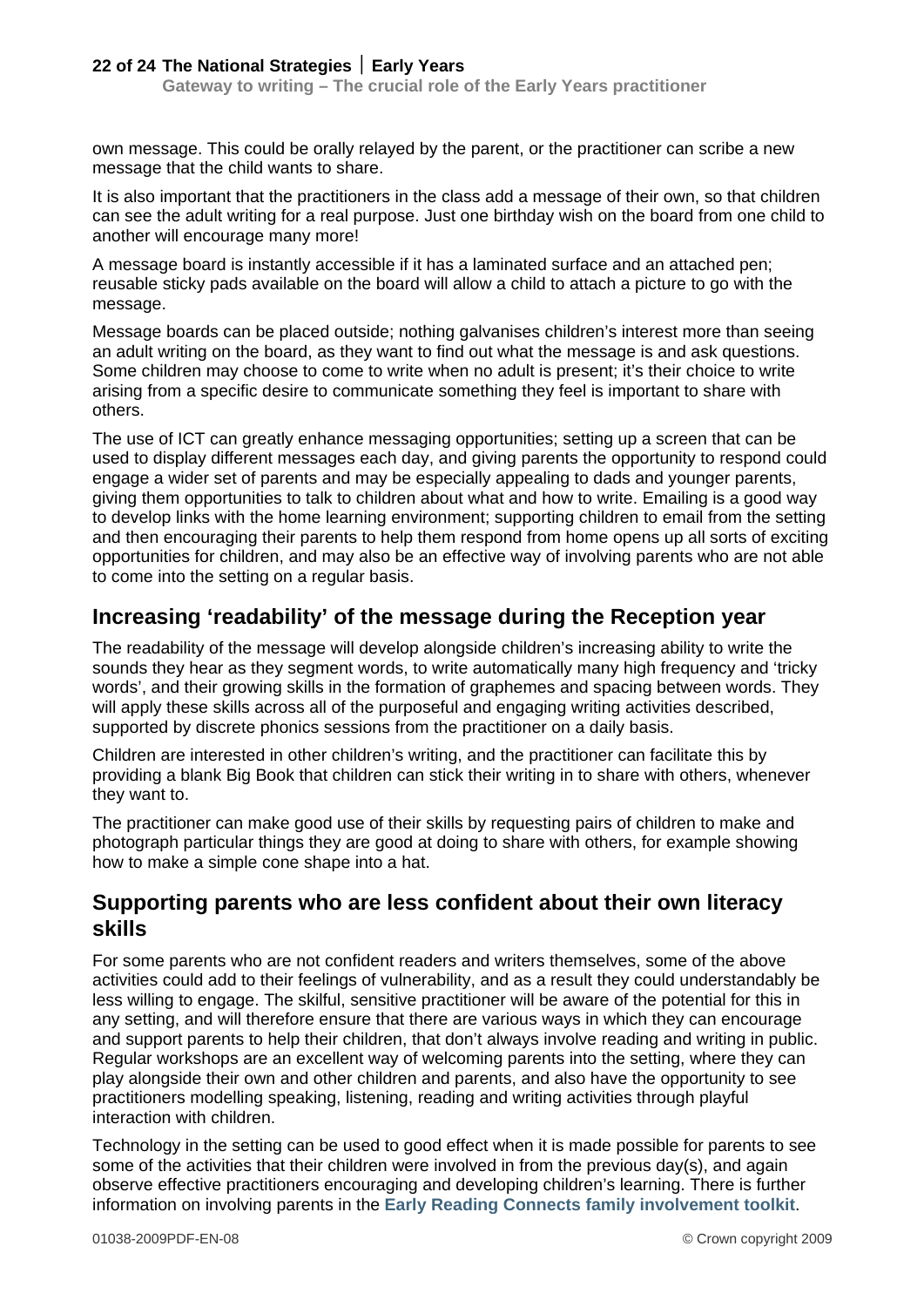| A child's interest in dinosaurs not only provides opportunities<br>for the practitioner to share with parents and develop links<br>with the home learning environment, but also to introduce<br>different forms of writing through experiences that are exciting<br>and meaningful for the children                                                                                                                                                                                                                                                                                                                                                                                                                                                                                                                                                                                                                                                                                                                                                                                | <b>Practitioner behaviour that supports</b><br>children in becoming writers                                                                   |
|------------------------------------------------------------------------------------------------------------------------------------------------------------------------------------------------------------------------------------------------------------------------------------------------------------------------------------------------------------------------------------------------------------------------------------------------------------------------------------------------------------------------------------------------------------------------------------------------------------------------------------------------------------------------------------------------------------------------------------------------------------------------------------------------------------------------------------------------------------------------------------------------------------------------------------------------------------------------------------------------------------------------------------------------------------------------------------|-----------------------------------------------------------------------------------------------------------------------------------------------|
| On a 'welcome day' and subsequent home visits for children starting<br>nursery, practitioners noticed that some children were particularly<br>interested in dinosaurs. Thomas in particular had made a connection<br>between his visit to the nursery, and his own collection of dinosaurs, and<br>his parent told his new key worker how excited he was about starting<br>nursery now that he knew there were dinosaurs there. His key worker,<br>Jane, ensured that there were plenty of dinosaur models available, and<br>set aside a small area of the nursery to display and organise them, with<br>some non-fiction texts and pictures.                                                                                                                                                                                                                                                                                                                                                                                                                                      | Building on children's interests, and<br>providing books to support understanding of<br>how books work, and the different forms of<br>writing |
| During his first days at nursery, Thomas is seen to begin transporting the<br>dinosaur models to the walk-in sand area. He sits on the side of the sand,<br>and puts the dinosaur models in, arranging them in the sand or on the tiles<br>at the side. Jane is sitting near him, quietly observing in an unobtrusive<br>way. Thomas picks up a dinosaur and turns it over in his hands, fingering                                                                                                                                                                                                                                                                                                                                                                                                                                                                                                                                                                                                                                                                                 | Supporting the development of positive<br>dispositions and attitudes to learning                                                              |
| its features and looking at it very closely. He looks at Jane, and points to<br>the spines on one model saying 'Look - it's got these spikes on its<br>back'Sitting next to Thomas and touching the dinosaur as he is doing,<br>Jane replies 'Yes – just look at those spines', feeling them as she talks,<br>using a quiet, reflective voice as though thinking to herself. 'They're really<br>sharp.' Thomas picks up another: 'This one's bigger. Look, it's got a tail!'<br>'You're right, 'says Jane – 'it's longer than that one, and it's got a long<br>tail' She looks over at other models and picks one up, using her facial<br>expressions and slow, deliberate movements to model her curiosity about<br>its features. Thomas getting very excited, puts his finger into the open                                                                                                                                                                                                                                                                                      | Modelling language structures and<br>vocabulary in a context that is meaningful to<br>the child                                               |
| mouth of a dinosaur, and touches its teeth. 'Look at the teeth!' 'My<br>goodness. Can I touch them too?' says Jane, as she runs her finger along<br>the teeth, using her face to express her shock to the child at their<br>sharpness. Thomas manipulates the dinosaur model: 'if I move this like<br>this, it makes a trunk. That's the word for the dinosaur, you know I'm<br>going to make a dinosaur house.' And looking around him pulls a nearby<br>tray over to the sand area and places it in the sand. I can use that for my<br>house. Dinosaurs need rocks – they have to have them.' Having picked up<br>on Thomas's interest in volcanic rocks, during a home visit, Jane says: 'I<br>think I know where there are some rocks. Would you like me to get them?'<br>She gets up, and walks to the large cupboard while Thomas watches, and<br>re-appears a few moments later with an armful of volcanic rocks and puts<br>them down next to the child who becomes excited, smiling with<br>satisfaction. 'These rocks are volcanic,' she says, 'they're from volcanoes!' | Developing learning based on children's<br>interests                                                                                          |
| Jane and Thomas have a talk about volcanoes. Thomas obviously already<br>knows something about them - he talks about fire, using his hands to<br>show fire coming out of the top. They handle the pieces of rock as they<br>talk, looking closely at them and picking each up in turn. Jane suggests<br>that they try and find out more about volcanoes and asks Thomas where<br>they could look. At this point, they are joined by Michael who has been<br>playing nearby. Michael says: 'I've got a book about volcanoes! Some<br>volcanoes are covered in grass! Andsome are in the sea.'                                                                                                                                                                                                                                                                                                                                                                                                                                                                                       | Providing opportunities to talk, and<br>promoting the use of books - helping to<br>make links between reading and writing                     |
| Jane walks away and leaves the boys playing, while she sources some<br>picture books with volcanoes. She returns a few moments later, opens a                                                                                                                                                                                                                                                                                                                                                                                                                                                                                                                                                                                                                                                                                                                                                                                                                                                                                                                                      |                                                                                                                                               |